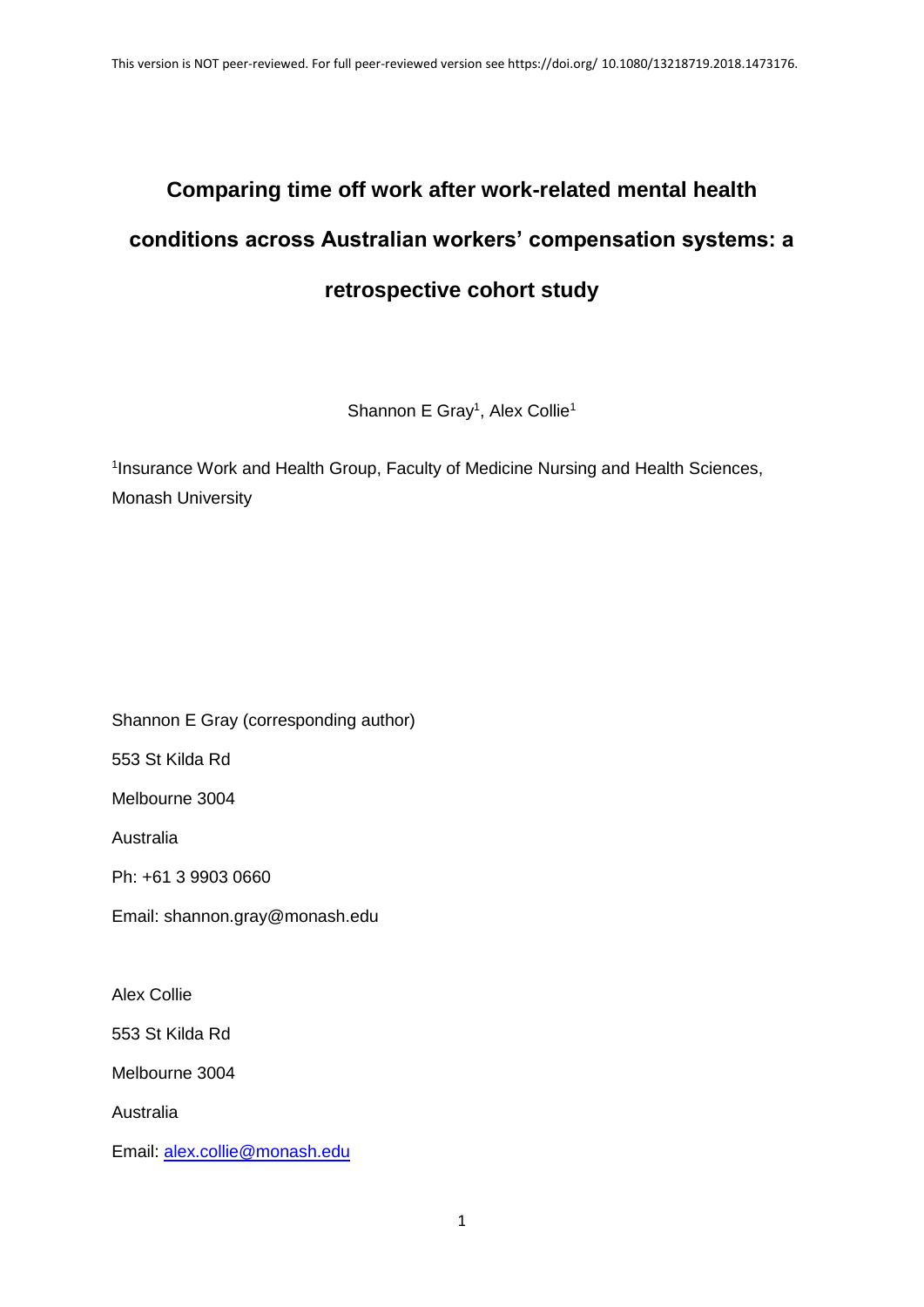## **Funding**

This study was supported with financial input from Safe Work Australia and WorkSafe Victoria, via the Insurance Work and Health Group, Faculty of Medicine, Nursing and Health Sciences, Monash University.

## **Authors' contributions**

SG completed the analysis for the study. SG and AC were involved in the conception, design, interpretation of results, and revision of the manuscript. Both authors read and approved the final manuscript.

## **Acknowledgements**

The data reported in this document has been provided by Safe Work Australia and the Australian Bureau of Statistics. The following WC authorities have given permission for claims administrative data to be used in the study, and have provided input and assistance with data quality assurance and interpretation: WorkSafe Victoria, WorkCover WA, ReturnToWork SA, Comcare, Office of Industrial Relations Queensland Treasury, State Insurance Regulatory Authority of New South Wales, NT Worksafe, WorkCover Tasmania, and Australian Capital Territory. The authors would like to acknowledge the contribution of the ComPARE data and policy advisory group who have contributed to the establishment of the database used in this study.

## **Ethical standards**

Shannon E Gray has declared no conflicts of interest. Alex Collie has declared no conflicts of interest.

## **Ethical approval**

This article does not contain any studies with human participants or animals performed by any of the authors.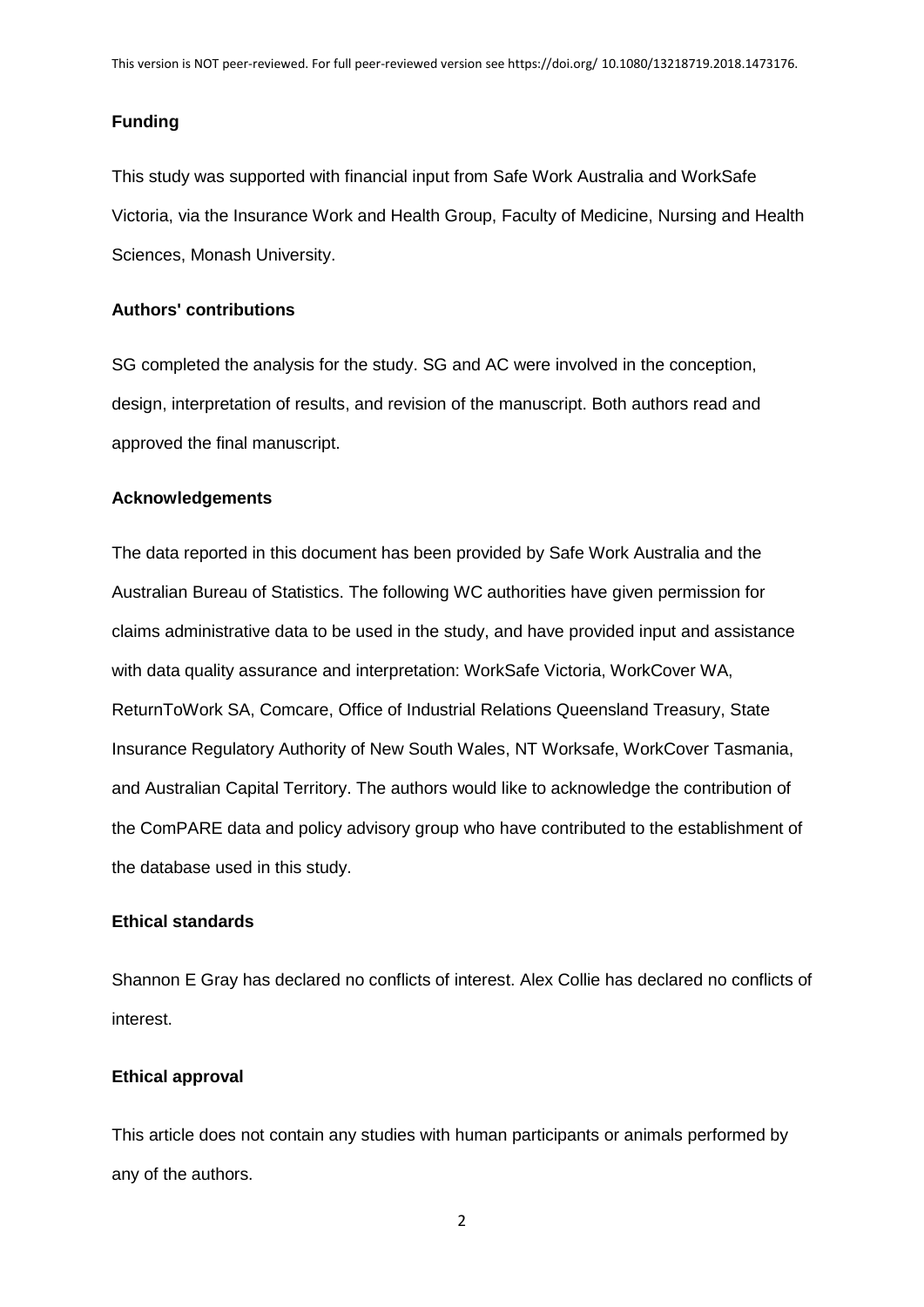# **Comparing time off work after work-related mental health conditions across Australian workers' compensation systems: a retrospective cohort study**

# **ABSTRACT**

Workers' compensation claims (WCC) due to mental health conditions (MHC) are the most expensive due to often-lengthy periods off work. This retrospective cohort study aims to determine the factors associated with work time loss in Australian workers with accepted WCCs for MHCs, and investigate whether jurisdiction in which a claim is made affects work time loss, using administrative claims data between July 2009 and June 2011. Cox regression analysis showed that worker age, industry, occupation and type of MHC were associated with work time loss. Workers with depressive disorders had longer time loss than those with stress-related conditions. Workers from South Australia, Comcare and Victoria had the longest durations of work time loss, while Australian Capital Territory and Tasmania had shorter durations. Future research should investigate policy variations that could explain the differences in time spent on compensation between jurisdictions.

# **KEYWORDS**

mental health; compensation; policy; work absence; work injury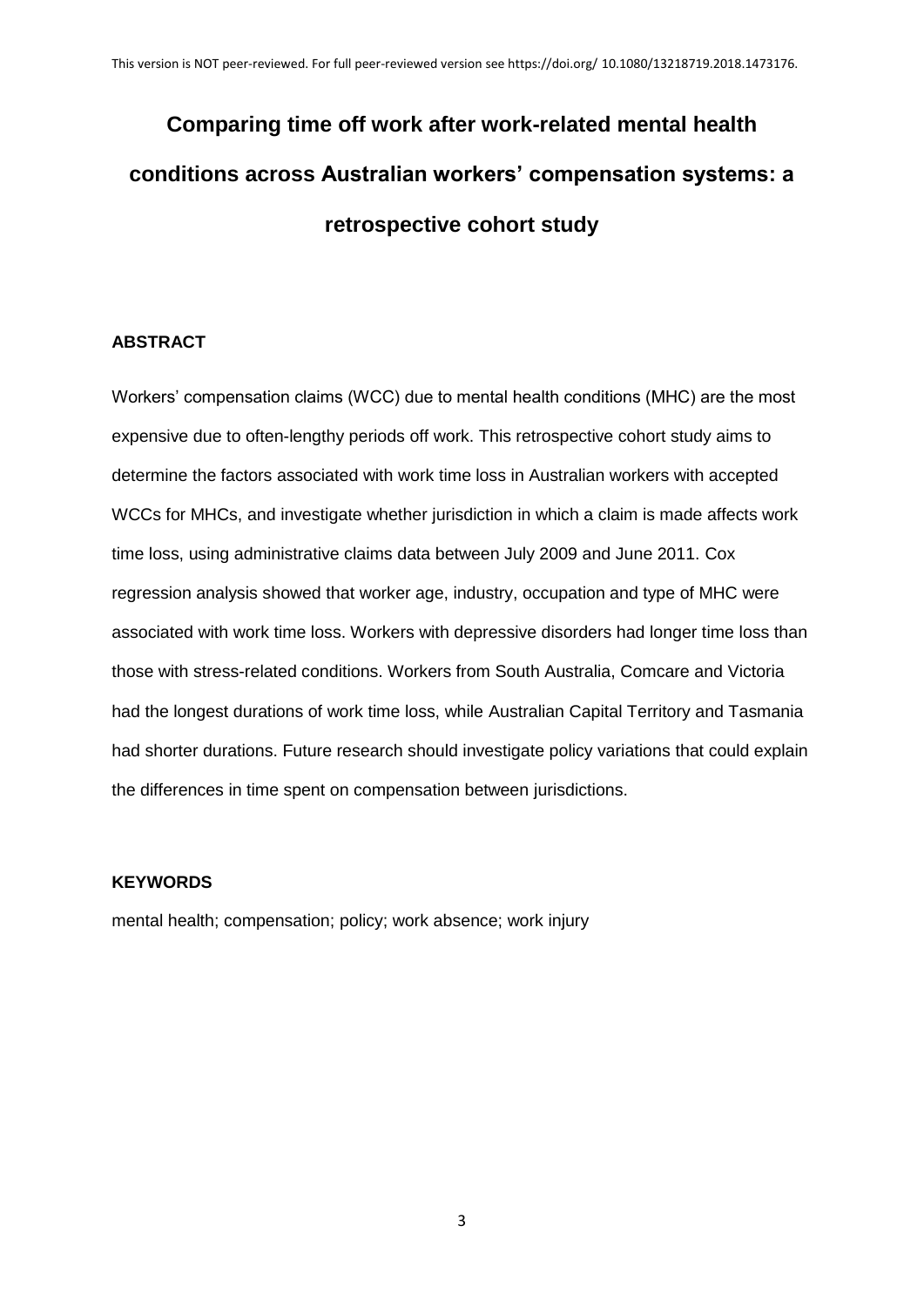#### **INTRODUCTION**

Mental health conditions (MHCs), which can include depression, anxiety and stress, are a major burden of disability and increasing problem in many countries. Mental and substance abuse disorders directly account for around 7.4% of the global burden of disease, and have the highest proportion of years lived with disability of all groups of diseases(Whiteford et al., 2013). In Australia, MHCs are the leading cause of non-fatal disease burden. Almost half of Australians aged 16-85 years suffered a MHC at some point in their life(Australian Bureau of Statistics, 2007). It is estimated that by 2020 depression will be the second leading cause of disease burden worldwide(Robinson, Rogers, & Butterworth, 2008).

The global cost of MHCs was estimated to have been US\$2.5 trillion in 2010, and projected to increase to US\$6 trillion by 2030(Bloom et al., 2011). A third of the costs arise directly from treatment, with the remainder from indirect costs associated with lost productivity and income owing to disability or death. Mental health conditions have a substantial impact on the Australian economy. Workplace stress is estimated to cost the Australian economy \$14.81 billion a year through presenteeism and absenteeism(Medibank Private, 2008). Additionally, MHCs are, on average, the most expensive form of workers' compensation (WC) claim due to often lengthy periods of work absence(Safe Work Australia, 2013). An Australian government report found that whilst compensation claims due to mental stress accounted for only 2% of all claims, they contributed to 5% of the total economic cost, and had a unit cost per case in 2012-13 of almost \$300,000(Safe Work Australia, 2015b).

Work has been found to be important for recovery from MHCs(Wilhelm, Kovess, Rios-Seidel, & Finch, 2004). Aside from generating income, it contributes to self-identity and can make the person feel as though they are contributing to society(World Health Organisation, 2005). Prolonged sickness absence due to a MHC has been associated with exacerbation of mental health issues and increased mortality risk (Melchior et al., 2010). There has been a growing focus on work-related MHCs in recent years including the production of resources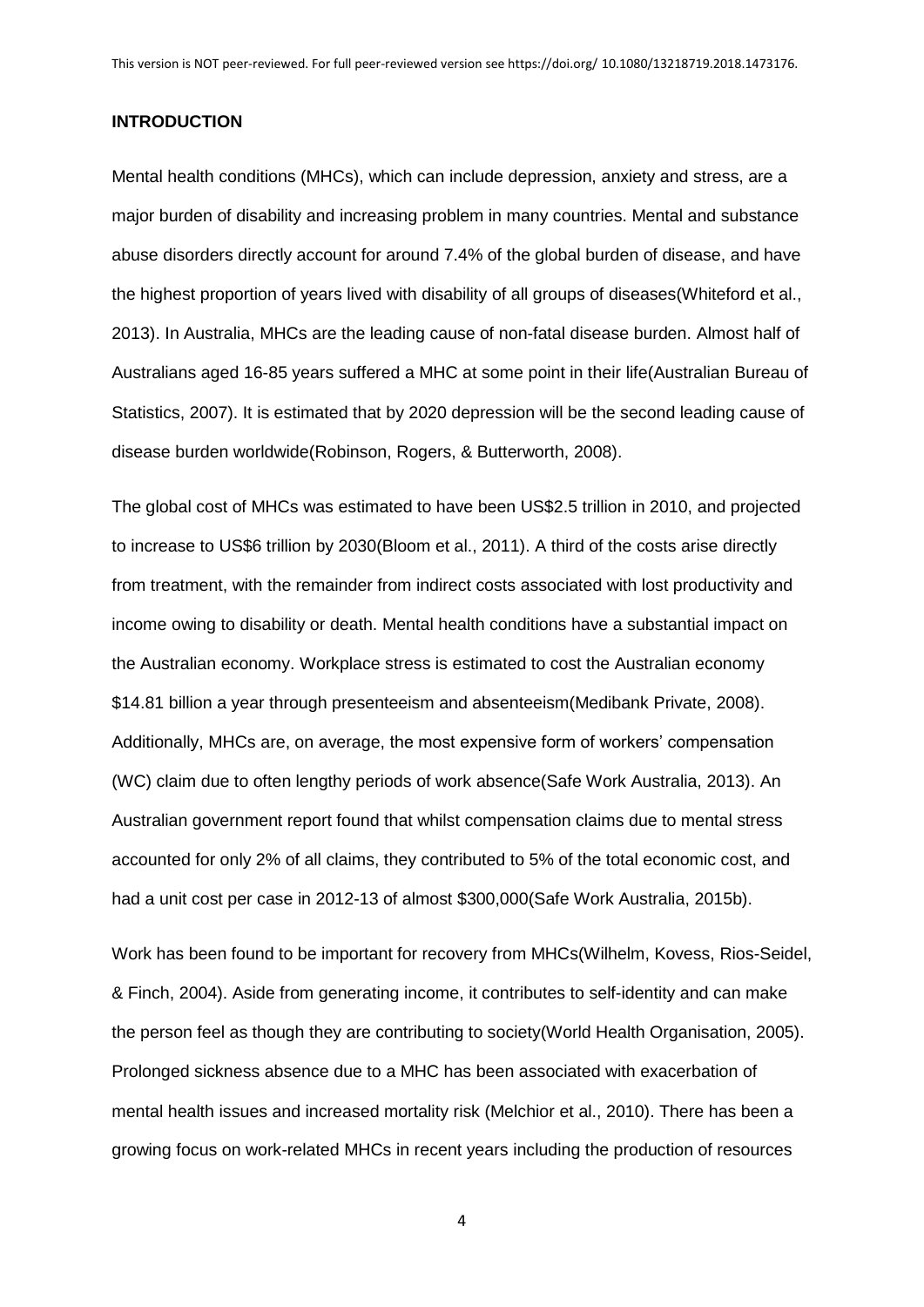designed to support the prevention of work-related MHCs and facilitate return-to-work (RTW) for employers, colleagues, and the employee(Institute for Safety Compensation and Recovery Research).

Common causes of work-related MHCs include work pressure, workplace harassment and/or bullying, assault, and exposure to occupational violence or traumatic events(Safe Work Australia, 2015c). Previous research examining factors associated with MHC-related sickness absence found that age(Hensing, Bertilsson, Ahlborg, Waern, & Vaez, 2013; Koopmans, Roelen, & Groothoff, 2008; Prang, Bohensky, Smith, & Collie, 2016; Roelen et al., 2012), gender(Flach, Groothoff, Krol, & Bultmann, 2012; Koopmans et al., 2008; Roelen et al., 2012), size of workplace(Arends, van der Klink, van Rhenen, de Boer, & Bultmann, 2014; Nielsen et al., 2012; Prang et al., 2016), socioeconomic status(Roelen et al., 2012), type of MHC(Flach et al., 2012; Nielsen et al., 2011), industry(Flach et al., 2012; Koopmans et al., 2008; Prang et al., 2016), and self-perceived health(Nielsen et al., 2012), were all predictors of duration away from work.

The majority of existing evidence arises from European and North American nations. A systematic review published in 2014 highlighted that there had been no Australian studies examining outcomes from mental health-related sickness absence from work(Dewa, Loong, & Bonato, 2014). Since this was published, a study on MHC workers' compensation claims in the state of Victoria was published(Prang et al., 2016). This study found that older age, female gender, higher skill level, particular industries, and small organisation size were associated with delayed RTW. Moreover, workers who consulted a psychiatrist or psychologist, or were prescribed medications, took longer to RTW than those who did not, indicating association between severity of psychological illness and duration.

There are substantial differences between systems of compensation and rehabilitation globally. Australia's WC systems make compensation available to workers where there is a demonstrable link between the presence of the MHC and the conditions of work. In contrast,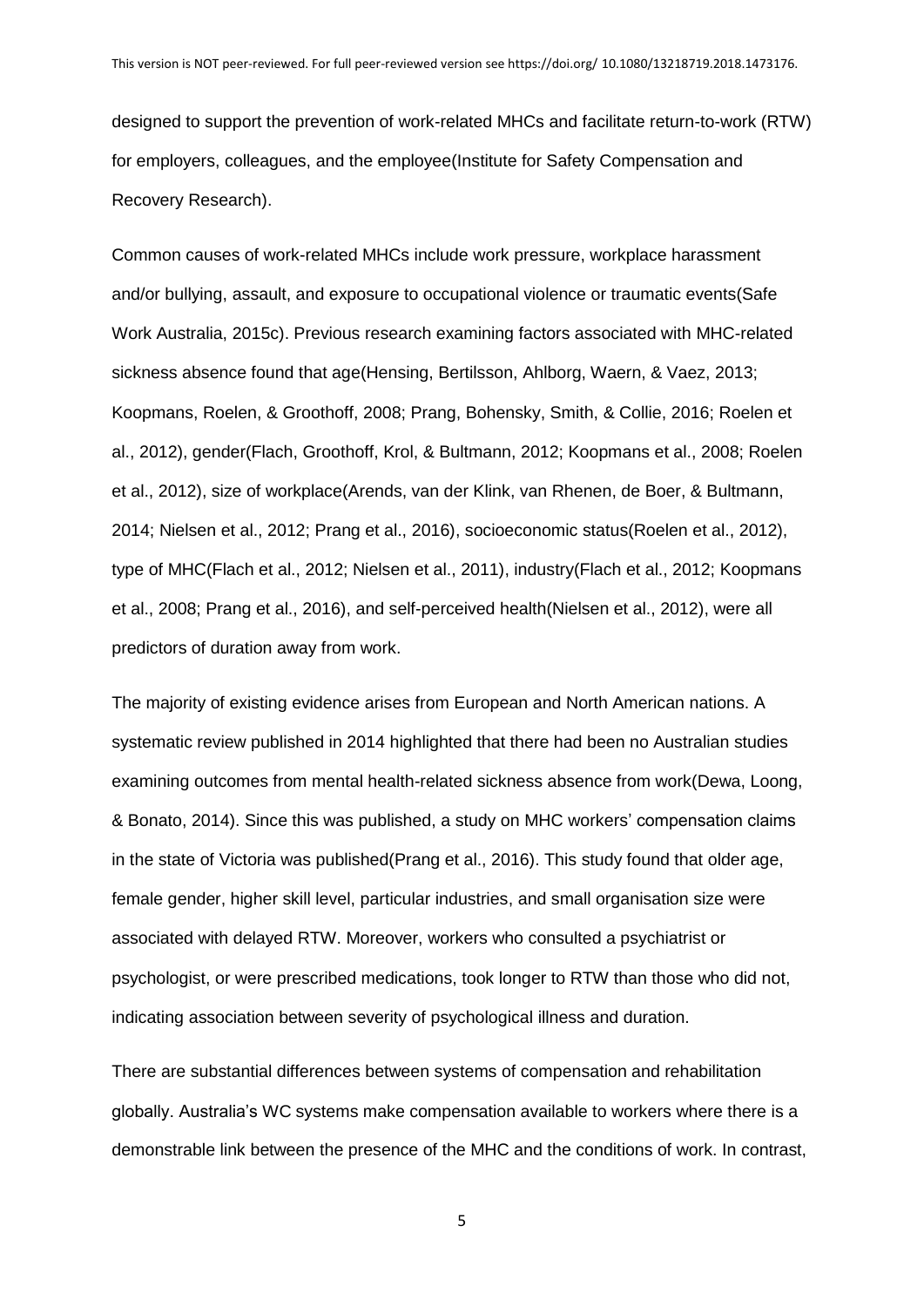in some European jurisdictions workers are eligible for compensation and rehabilitation support regardless of whether work contributed to the development or exacerbation of their MHC.

There are also substantial differences between Australian jurisdictions with regard to eligibility for compensation for work-related MHCs, and more broadly in WC policy and practice. We have recently demonstrated that this contributes to significant differences in the duration of time off work post-injury across Australian states and territories(Collie, Lane, Hassani-Mahmooei, Thompson, & McLeod, 2016). Fully-adjusted hazard ratios for duration of time loss over the first two years post-injury demonstrated significant differences in time loss duration between states and territories. In the state of Queensland as few as 1% of injured workers continued to receive income benefits after 104 weeks' post-injury while the equivalent figure in the state of Victoria was 16%. These differences were attributed to interjurisdictional differences in policy and practice, given that analyses adjusted for a range of worker, employer and societal factors that impact on time loss. The magnitude of this jurisdictional policy effect for specific conditions, such as work-related MHCs, has not yet been established.

Establishing more precisely the factors that facilitate or complicate RTW among workers with MHCs will aid the development of interventions to improve RTW and recovery outcomes among those at risk of long-term sickness absence. The aims of this paper are to (1) describe a cohort of workers in Australia with compensated time away from work due to a MHC; (2) examine factors associated with duration of time loss from work and (3) determine if duration of time loss from work following MHCs varies significantly by WC jurisdiction after adjusting for other factors known to impact on time off work post-MHC.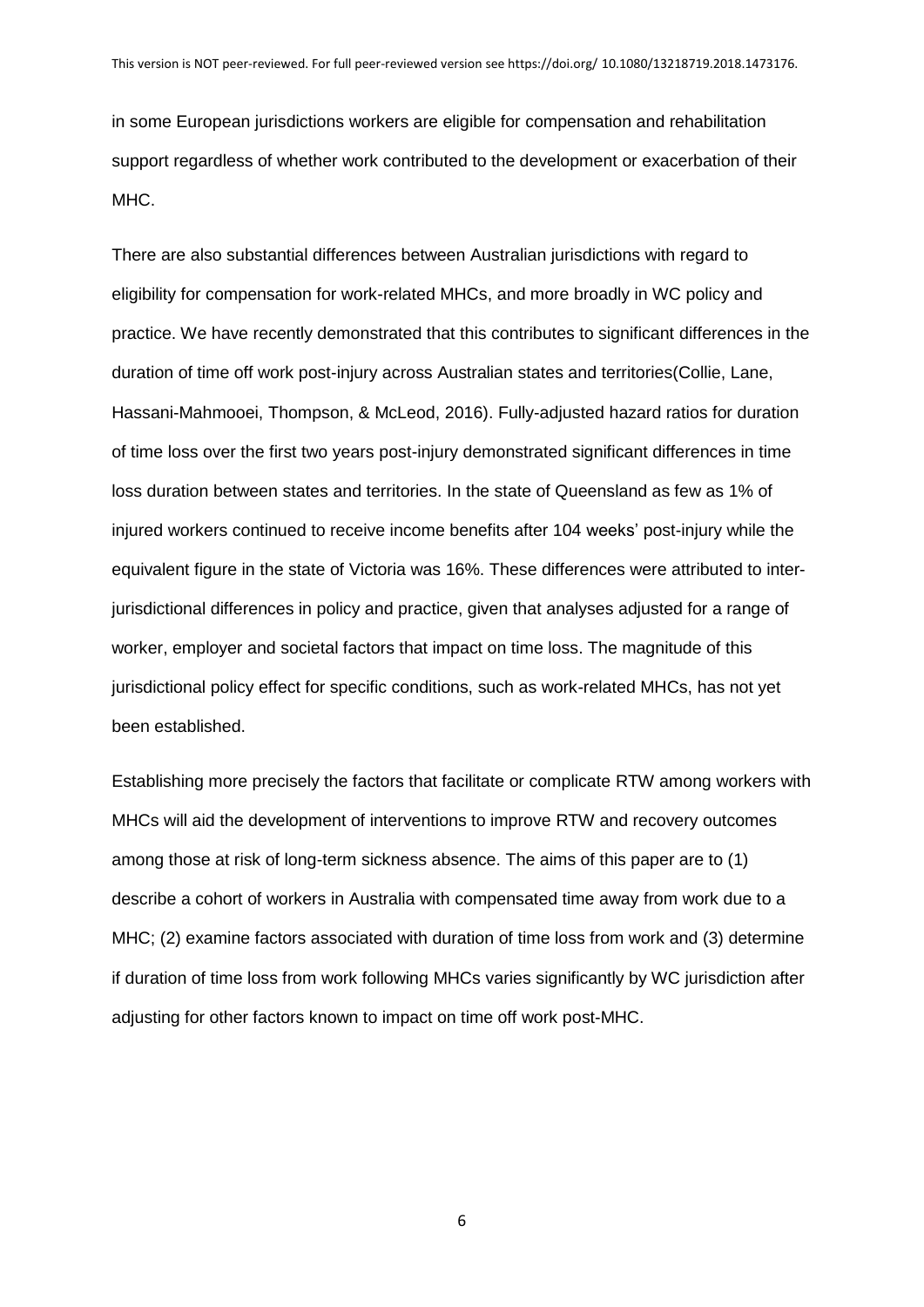#### **METHODS**

#### **Setting**

In early 2016, Australia had a labour force of 11.9 million, and the vast majority were covered by compulsory WC insurance regulated by state, territory and Commonwealth government authorities.

The compensation schemes provide coverage within the relevant jurisdiction should a workrelated injury occur. Examples of work-related conditions that are eligible for compensation include acute conditions such as traumatic injury resulting from falls, diseases resulting from exposure to chemical substances, and gradual onset or chronic conditions such as low back pain. Where there is a demonstrable link between a MHC and work, jurisdictions can accept 'psychological injury' or mental health claims. Workers' compensation schemes provide benefits to the injured worker in the form of income replacement, medical expenses, or rehabilitation services for their period of time off work(Safe Work Australia, 2010). Some workers who sustained a permanent impairment or disability may be eligible to receive lump sum payments. Typically, healthcare expenses are provided on the basis that they are reasonable and necessary.

There are some important differences between Australian WC schemes, which have previously been detailed elsewhere(Collie et al., 2016). Major differences concern employer excess periods, the rate and duration of income replacement, and the insurance-regulation function relationship. There are notable differences between jurisdictions regarding both their criteria for accepting MHC claims, and for determining eligibility for some benefits(Safe Work Australia, 2010). For example, in New South Wales (NSW) the claimant must have reached the 15% whole person impairment (WPI) threshold for psychological injury to receive lump sum payments, which is assessed using the Psychiatric Impairment Rating Scale. In comparison, the WPI in the Comcare scheme is 10% and the diagnostic methodology of assessment is the American Medical Association Guide 2<sup>nd</sup> Edition.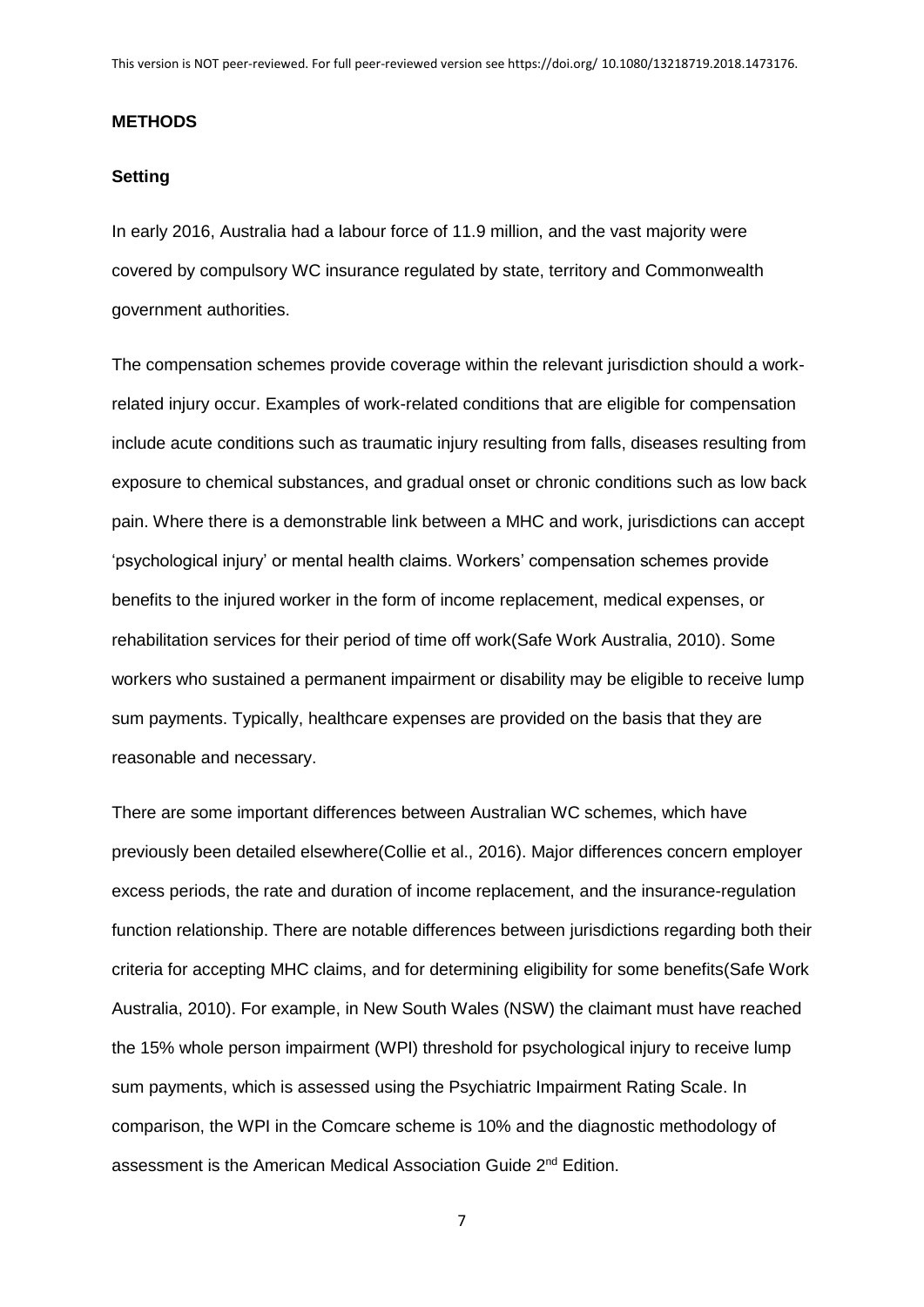#### **Data sources**

SafeWork Australia compiles the National Dataset of Compensation-based Statistics (NDS) annually from case-level claims data that have been supplied by Australian WC authorities. Claims from the NSW, Victoria (VIC), Queensland (QLD), Western Australia (WA), South Australia (SA), Tasmania (TAS), Northern Territory (NT), and Australian Capital Territory (ACT) private compensation systems are included in the dataset. Additionally, claims from the Comcare scheme are included, which comprises Commonwealth government employees, government employees of the ACT, and more than 30 large national companies. The New Zealand Accident Compensation Corporation also provides information on workrelated claims for inclusion in the NDS. The NDS does not include Australian military personnel in the defence forces. The Comcare jurisdiction also administers the Seacare scheme, which is specifically for seafarers. Police officers are not covered under the WA scheme, but are covered in the other state and territory schemes.

For the 2010 and 2011 years, 606,319 cases of compensated work injury were extracted from the NDS. Seacare cases were removed given the low volume of claims, as were cases from New Zealand to maintain an Australian focus.

Consistent with previously published case selection methods(Collie et al., 2016), cases were restricted to workers aged 15 to 80 years and if their normal weekly working hours were between one and 100 hours. Duplicate cases were removed. Finally, cases were restricted to those that resulted in greater than two weeks' time loss to ensure comparable jurisdictional-level cohorts by accounting for the ten-day employer excess period in Victoria and SA. After applying inclusion and exclusion criteria, 14,859 cases remained for analysis.

## **Outcome variables**

Duration of income compensation is the primary outcome and is calculated by dividing the number of hours compensated by the number of pre-injury work hours per week, giving the total number of compensated weeks(Collie et al., 2016). As cases were extracted from the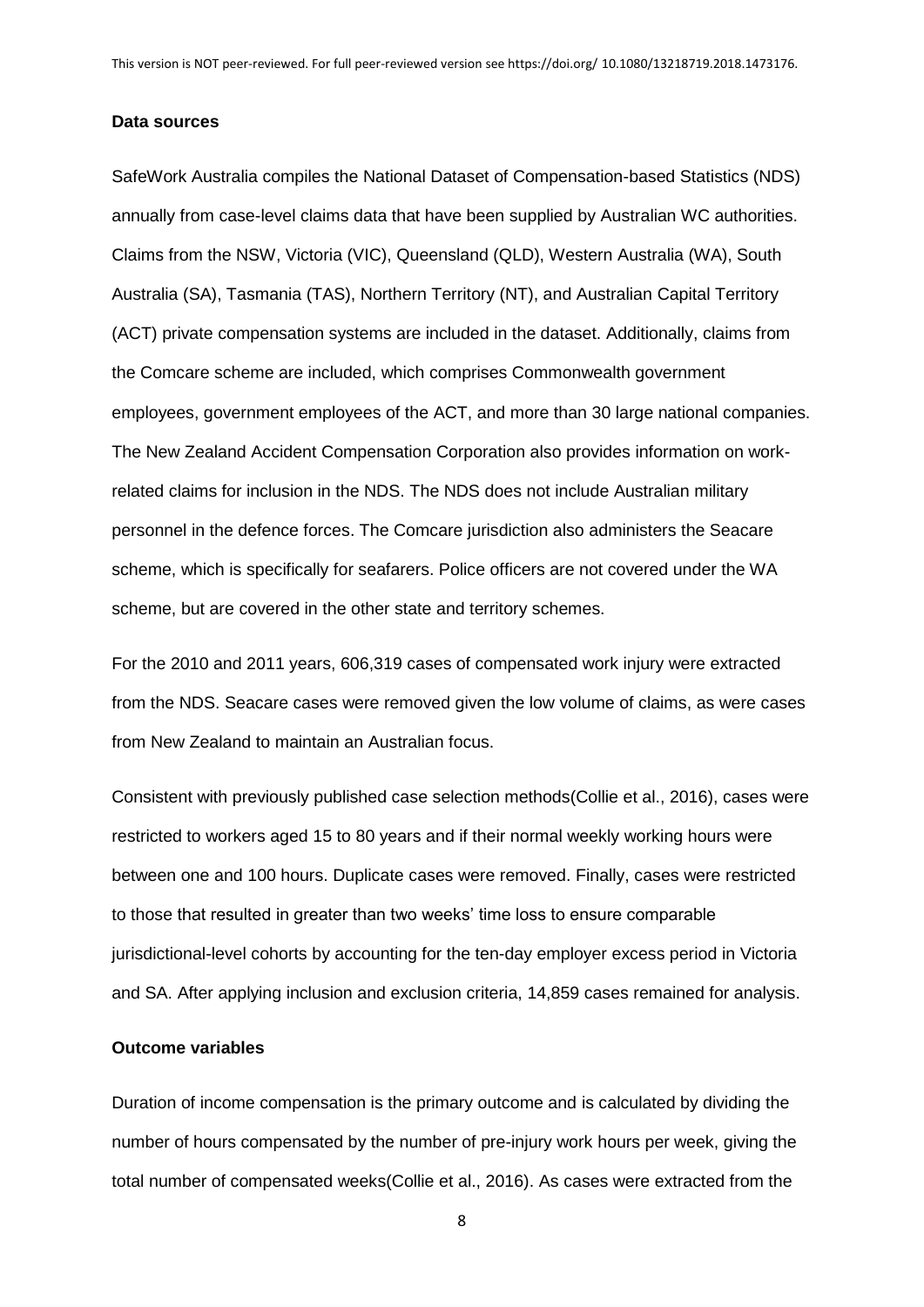2010 and 2011 calendar years and the database included information to mid-2014, the dataset included a minimum 2.5 years follow up for each case. Time loss data was right censored at 104 weeks' maximum duration.

#### **Independent variables**

A number of worker and workplace factors that have been associated with duration of time loss were extracted for inclusion as predictors. Age refers to worker age at the time of injury onset. Full-time workers were those who worked 35 or more hours per week. The Australian and New Zealand Standard Classification of Occupations (ANZSCO)(Australian Bureau of Statistics, 2013a) was used as a base to classify the occupations. ANZSCO is a skill-based classification system that defines high-level groups according to their attributes. Following analysis of frequencies of MHC claims in lower level (more detailed) ANZSCO categories, logical groupings of frequently represented categories were collated into higher order categories that better reflected the environments encountered within each occupation. For example, ambulance and police officers, fire and emergency workers, and prison and security guards were grouped into the single category 'protective service and emergency workers', which accounted for more than 14% of all MHC claims. Similarly, teachers, lecturers, tutors, and education aides accounted for 11% of all MHC claims and were subsequently grouped into 'teachers and education aides'. Industry was classified in accordance with the Australian and New Zealand Standard Industrial Classification(Australian Bureau of Statistics, 2013b).

Injury type was generated using coding based on Type of Occurrence Classification System (TOOCS) version 3(Australian Safety and Compensation Council, 2008). MHC codes were collapsed into four higher level categories:

(1) Post-traumatic stress. This includes the codes "post-traumatic stress disorder" and "short term shock from exposure to disturbing events";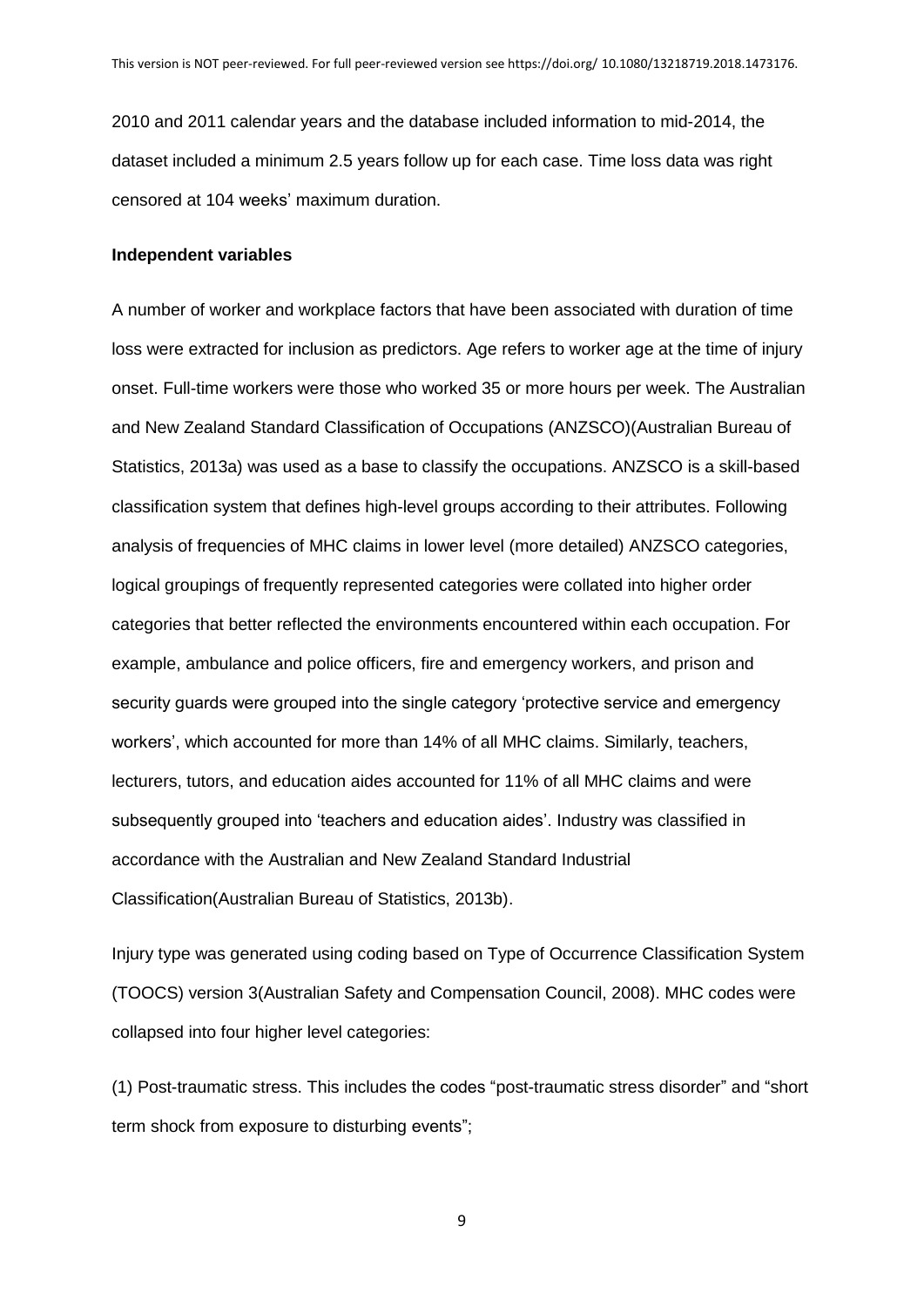(2) Stress/Anxiety. This includes the codes "anxiety/stress disorder" and "reaction to stressors";

(3) Depressive disorders. This includes the codes "depression" and "anxiety/depression"; and

(4) Other and unspecified. This includes the codes "other mental diseases, not elsewhere classified" and "mental diseases unspecified". This fourth category includes a range of conditions including eating disorders, schizophrenia, and conduct, neurotic and psychotic disorders.

The final predictor in the analyses is the jurisdiction (or compensation system) from which the accepted claim originated and are outlined above.

## **Analysis**

Initially, the number, rate (per 1000 workers) and median duration of time loss for MHC claims and all other injury claims were calculated by jurisdiction, age and gender. Predictors that were statistically significant predictors of time loss in Univariate Cox regression models were included in a multivariate stepwise Cox regression model. All predictor variables excluding jurisdiction (age, gender, working hours, industry, occupation group, injury type) were included in the first model. In order to determine whether jurisdiction added any explanatory power to the model and how it affected associations with other predictors, it was added to the second model. Results are expressed as adjusted Hazard Ratios (HR) with 99% Confidence Intervals (CI).

To illustrate the proportion of workers with MHCs receiving compensation over time, the difference between jurisdictions on duration of time loss was plotted on a survival curve. This was derived from the Cox regression and controls for covariates. Data were analysed by SPSS Version 22.0. P-values of ≤0.01 were considered significant.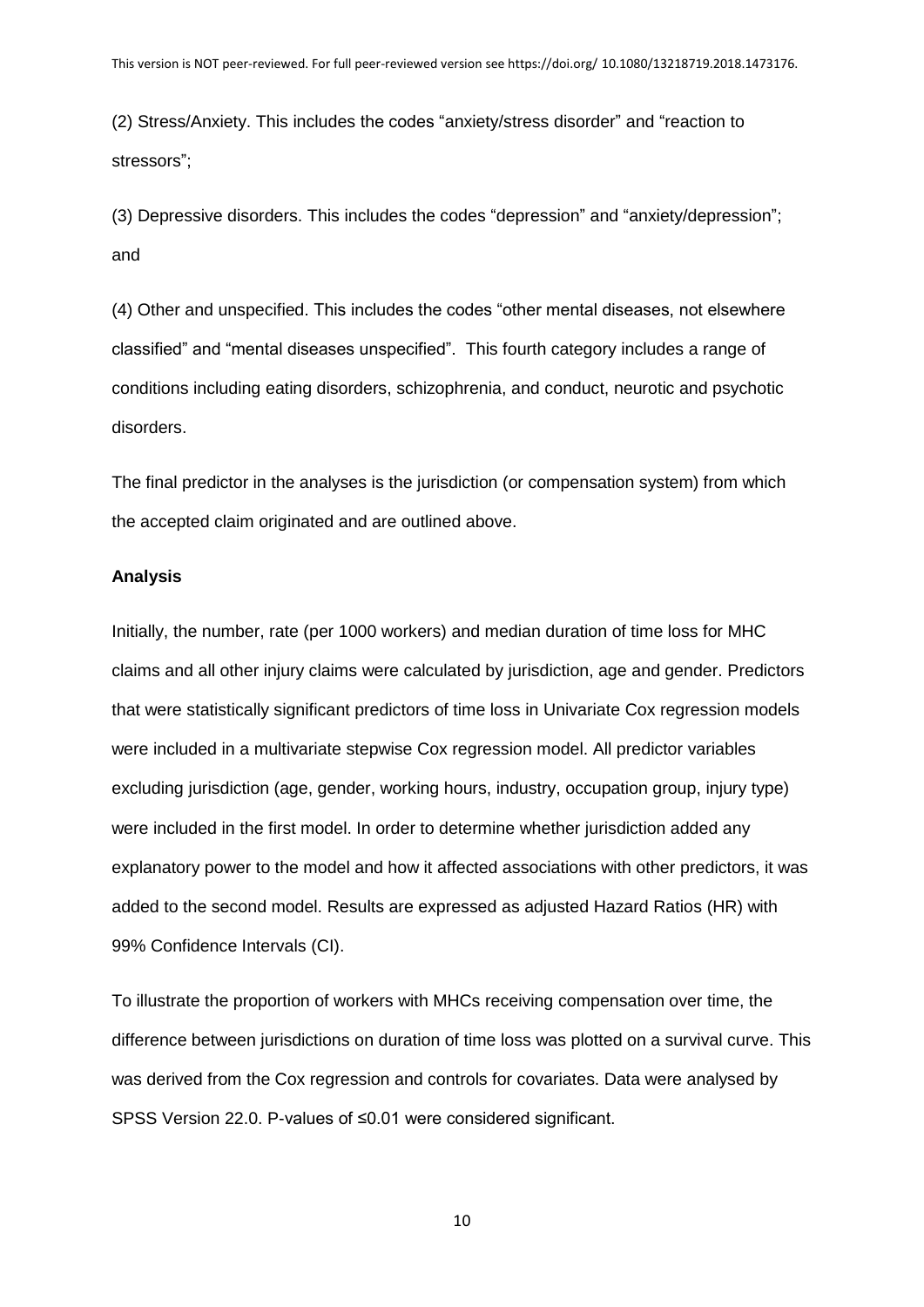The Monash University Human Research Ethics Committee approved this study on 8 October 2014 (project number CF14/2995-2014001663).

## **RESULTS**

## **Participant characteristics**

There were 19,833 MHC claims recorded in the NDS in the 2010 and 2011 calendar years, of which 14,849 resulted in greater than two weeks' time loss (Table 1). The median age of workers was 44 years (IQR 36-52) and females were overrepresented. The majority of workers were employed full time. Clerical and administrative workers had the most MHC claims, followed by protective service and emergency workers, and teachers and education aides. In contrast, for all other injury claims, labourers and machine operators were most commonly represented, followed by technicians, tradespersons and farmers. The most commonly represented industry groups for MHC claims were public administration and safety, health care and social assistance, and education and training. Conversely, manufacturing, health care and social assistance, and construction had the highest proportion of claims for all other injury. Stress/anxiety was the most common MHC.

## **Jurisdictional characteristics**

Female workers recorded the majority of MHC claims (Table 2). The mean age of workers across jurisdictions ranged from 40.1 to 46.0 years. The proportion of all claims that were due to MHCs varied from as low as 3.5% in WA, to 16.8% in Comcare. WA also had the lowest rate of MHC claims, whereas Tasmania had the highest. The median duration of time loss ranged from 10.8 weeks in Tasmania to 31.8 weeks in Comcare. More than 95% of workers were off benefits in ACT and Queensland at 104 weeks after injury. Comcare had the greatest proportion of workers not yet returned to work at 104 weeks (27.3%), followed by SA (22.3%).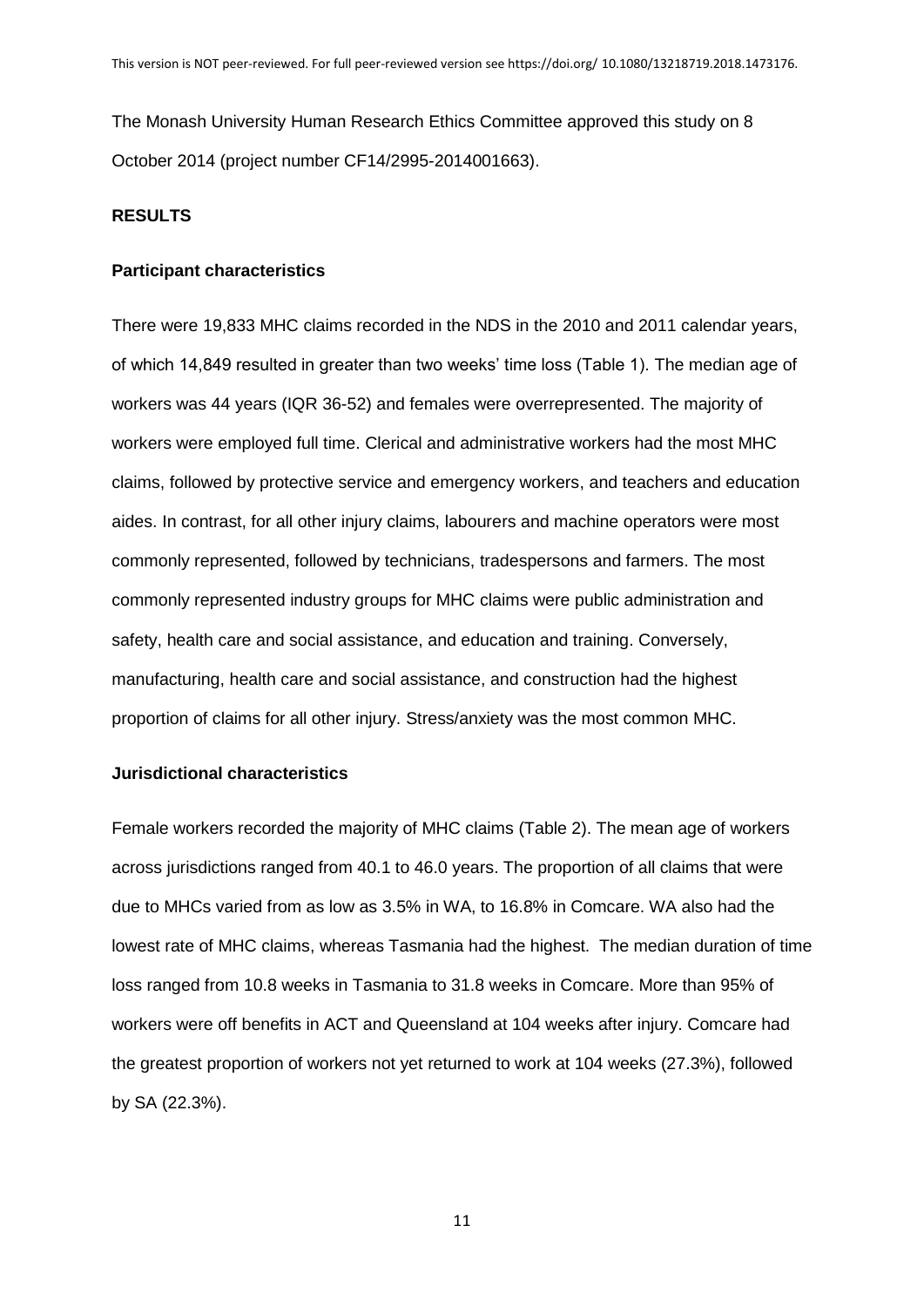|                                                                                            | <b>ALL mental</b><br>health claims<br>$(n=19,833)$ |                  | <b>Mental health</b><br>claims >2 weeks'<br>time loss<br>$(n=14, 849)$ |                  |  |
|--------------------------------------------------------------------------------------------|----------------------------------------------------|------------------|------------------------------------------------------------------------|------------------|--|
|                                                                                            | n                                                  | %                | n                                                                      | %                |  |
| Median Age in years (25th-75th percentile)                                                 |                                                    | 44 (36-52)       |                                                                        | 44 (36-52)       |  |
| Gender                                                                                     |                                                    |                  |                                                                        |                  |  |
| Male                                                                                       | 8124                                               | 41.0             | 5964                                                                   | 40.2             |  |
| Female                                                                                     | 11709                                              | 59.0             | 8885                                                                   | 59.8             |  |
| <b>Working hours</b>                                                                       |                                                    |                  |                                                                        |                  |  |
| Part time                                                                                  | 4687                                               | 23.6             | 3244                                                                   | 21.8             |  |
| Full time                                                                                  | 15146                                              | 76.4             | 11605                                                                  | 78.2             |  |
| Occupation groups*                                                                         |                                                    |                  |                                                                        |                  |  |
| <b>Clerical and Administrative Workers</b>                                                 | 2952                                               | 14.9             | 2327                                                                   | 15.7             |  |
| Protective Service and Emergency Workers                                                   | 2594                                               | 13.1             | 2125                                                                   | 14.3             |  |
| <b>Teachers and Education Aides</b>                                                        | 2459                                               | 12.4             | 1614                                                                   | 10.9             |  |
| Labourers and Machine Operators                                                            | 1859                                               | 9.4              | 1332                                                                   | 9.0              |  |
| <b>Community and Personal Service Workers</b>                                              | 1553                                               | 7.8              | 1175                                                                   | 7.9              |  |
| Social and Welfare Workers                                                                 | 1255                                               | 6.3              | 1015                                                                   | 6.8              |  |
| Managers                                                                                   | 1178                                               | 5.9              | 997                                                                    | 6.7              |  |
| Arts, Science, and Business Professionals                                                  | 1087                                               | 5.5              | 899                                                                    | 6.1              |  |
| <b>Sales Workers</b>                                                                       | 1052                                               | 5.3              | 815                                                                    | 5.5              |  |
| Technicians, Tradespeople and Farmers                                                      | 1038                                               | 5.2              | 763                                                                    | 5.1              |  |
| Road and Rail Drivers                                                                      | 1008                                               | 5.1              | 492                                                                    | 3.3              |  |
| <b>Nurses and Nursing Support Workers</b>                                                  | 953                                                | 4.8              | 643                                                                    | 4.3              |  |
| Hospitality, Retail and Tourism Workers                                                    | 595                                                | 3.0              | 466                                                                    | 3.1              |  |
| Other Healthcare Professionals                                                             | 196                                                | 1.0              | 146                                                                    | 1.0              |  |
| Industry**                                                                                 |                                                    |                  |                                                                        |                  |  |
| <b>Public Administration and Safety</b><br><b>Health Care and Social Assistance</b>        | 4507<br>4095                                       | 22.7<br>20.6     | 3616<br>3094                                                           | 24.4<br>20.8     |  |
|                                                                                            | 3132                                               |                  | 2125                                                                   |                  |  |
| <b>Education and Training</b><br><b>Retail Trade</b>                                       | 1016                                               | 15.8<br>5.1      | 790                                                                    | 14.3<br>5.3      |  |
| Transport, Postal and Warehousing                                                          | 852                                                | 4.3              | 431                                                                    | 2.9              |  |
| Manufacturing                                                                              | 808                                                | 4.1              | 624                                                                    | 4.2              |  |
| <b>Accommodation and Food Services</b>                                                     | 673                                                | 3.4              | 502                                                                    | 3.4              |  |
| <b>Wholesale Trade</b>                                                                     | 612                                                | $\overline{3.1}$ | 460                                                                    | $\overline{3.1}$ |  |
|                                                                                            |                                                    | 2.9              | 481                                                                    |                  |  |
| Professional, Scientific and Technical Services<br><b>Financial and Insurance Services</b> | 579<br>578                                         | 2.9              | 466                                                                    | 3.2 <br>3.1      |  |
| <b>Administrative and Support Services</b>                                                 | 538                                                | 2.7              | 424                                                                    | 2.9              |  |
| <b>Other Services</b>                                                                      | 491                                                | 2.5              | 402                                                                    | 2.7              |  |
| Construction                                                                               | 464                                                | 2.3              | 346                                                                    | 2.3              |  |
| Rental, Hiring and Real Estate Services                                                    | 304                                                | 1.5              | 247                                                                    | 1.7              |  |
| <b>Arts and Recreation Services</b>                                                        | 204                                                | 1.0              | 170                                                                    | 1.1              |  |
| Information Media and Telecommunications                                                   | 148                                                | $\cdot$ 7        | 114                                                                    | $\overline{.8}$  |  |
| Mining                                                                                     | 135                                                | $\overline{.7}$  | 90                                                                     | $\cdot 6$        |  |
| Electricity, Gas, Water and Waste Services                                                 | 109                                                | $.5\,$           | 79                                                                     | $.5\,$           |  |
| Agriculture, Forestry and Fishing                                                          | 87                                                 | .4               | 73                                                                     | $.5\,$           |  |
| Type of mental health condition                                                            |                                                    |                  |                                                                        |                  |  |
| Stress/anxiety                                                                             | 13764                                              | 69.4             | 10277                                                                  | 69.2             |  |
| Depressive disorders                                                                       | 2849                                               | 14.4             | 2285                                                                   | 15.4             |  |
| Post-traumatic stress                                                                      | 2373                                               | 12.0             | 1639                                                                   | 11.0             |  |
| Other and unspecified                                                                      | 847                                                | 4.3              | 648                                                                    | 4.4              |  |
| <b>Jurisdiction</b>                                                                        |                                                    |                  |                                                                        |                  |  |
| <b>New South Wales</b>                                                                     | 7799                                               | 39.3             | 5560                                                                   | 37.4             |  |

# **Table 1: Characteristics of workers with mental health conditions**

Victoria 4214 21.2 3761 25.3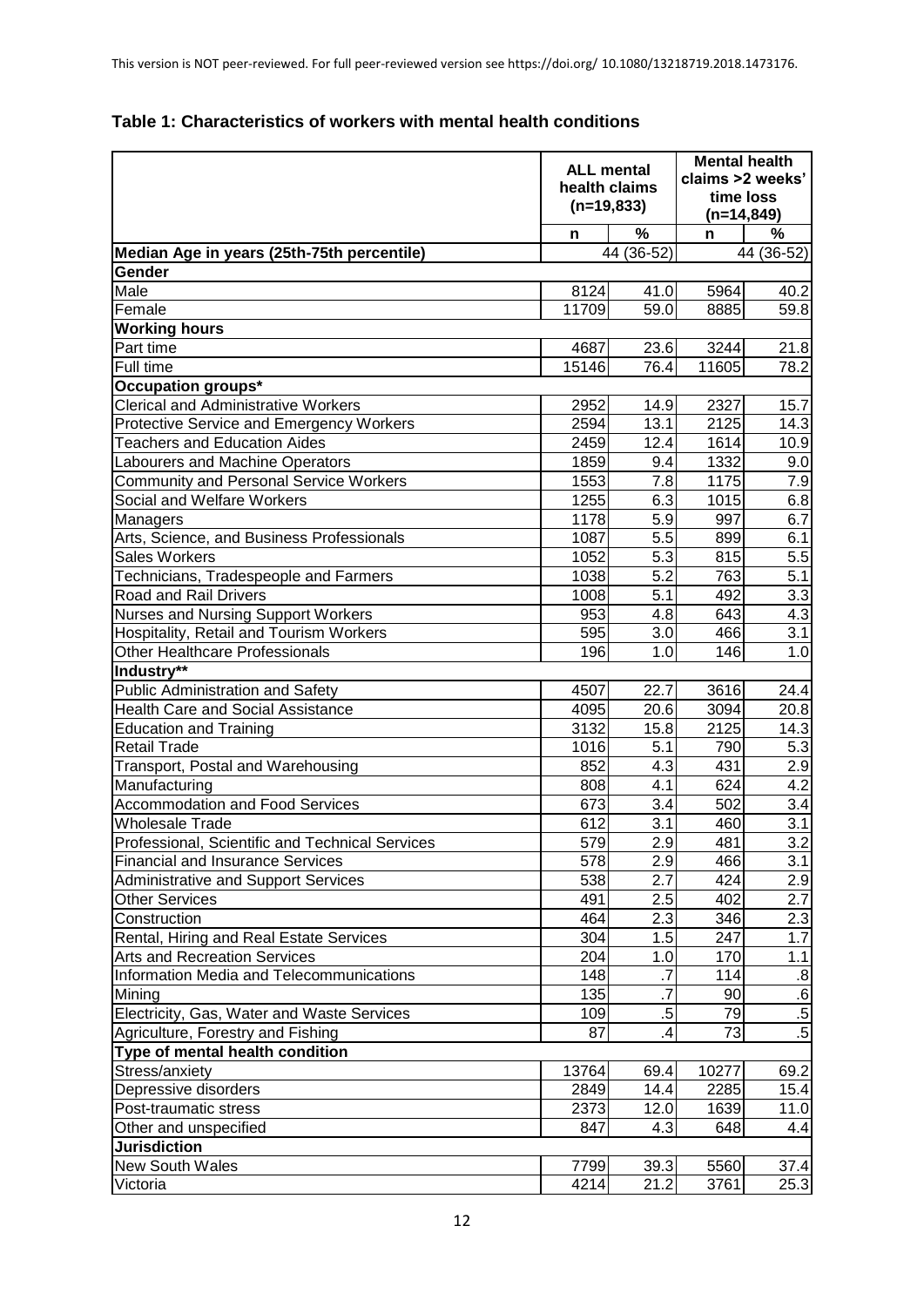This version is NOT peer-reviewed. For full peer-reviewed version see https://doi.org/ 10.1080/13218719.2018.1473176.

| Queensland                             | 2615 | 13.2             | 2041 | 13.7 |
|----------------------------------------|------|------------------|------|------|
| South Australia                        | 1956 | 9.9              | 1332 | 9.0  |
| <b>Western Australia</b>               | 1021 | 5.1              | 627  | 4.2  |
| Tasmania                               | 790  | 4.0              | 518  | 3.5  |
| Northern Territory                     | 249  | 1.3 <sub>1</sub> | 136  | .9   |
| Australian Capital Territory (Private) | 207  | 1.0              | 91   | .6   |
| Commonwealth Comcare                   | 982  | 5.0              | 783  | 5.3  |
| *54/40 missing cases                   |      |                  |      |      |
| $*501/315$ missing cases               |      |                  |      |      |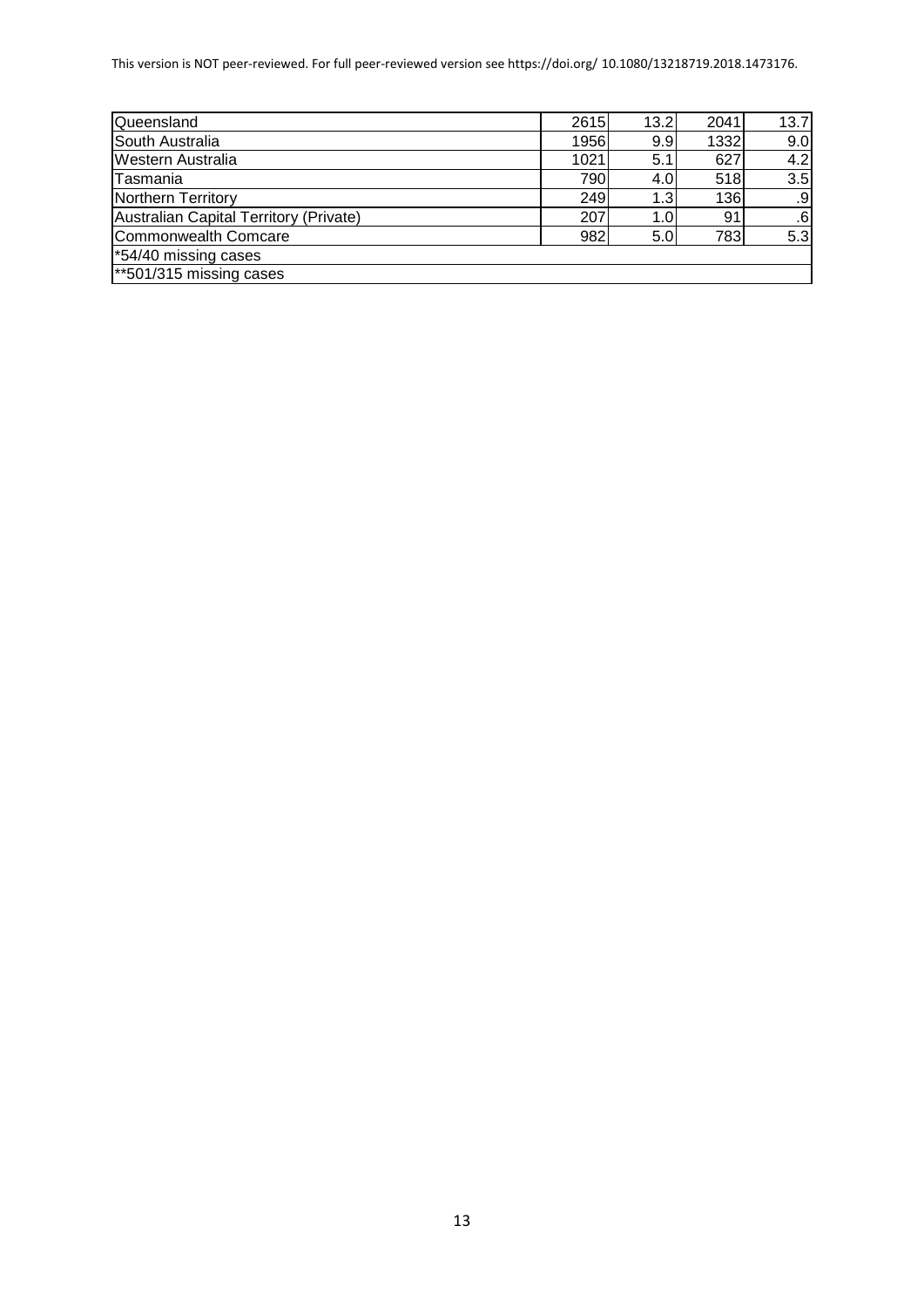| <b>Jurisdiction</b>                                     | Covered<br>workers*<br>(thousands) | Number of<br><b>MHC claims</b> | $%$ of all<br>claims | rate per 1000<br>workers | Mean (SD)<br>age in years | % (N) female | Median (IQR)<br>weeks' time<br>loss | <b>IQR</b>      | $N$ (%) off work<br>at 104 weeks |
|---------------------------------------------------------|------------------------------------|--------------------------------|----------------------|--------------------------|---------------------------|--------------|-------------------------------------|-----------------|----------------------------------|
| <b>New South Wales</b>                                  | 3050                               | 5560                           | 9.2                  | 0.9                      | 42.8 (10.8)               | 57.4% (3191) | 20.0                                | $(6.8 - 65.1)$  | 777 (14.0)                       |
| <b>Victoria</b>                                         | 2534                               | 3761                           | 11                   | 0.7                      | 44.6 (10.7)               | 60.1% (2260) | 21.4                                | $(8.4 - 65.1)$  | 657 (17.5)                       |
| Queensland                                              | 1870                               | 2041                           | 4.9                  | 0.5                      | 43.0 (11.2)               | 61.6% (1257) | 20.0                                | $(7.5 - 51.6)$  | 99 (4.9)                         |
| <b>South Australia</b>                                  | 710                                | 1332                           | 11.4                 | 0.9                      | 45.2 (11.4)               | 64.1% (854)  | 27.4                                | $(9.6 - 91.3)$  | 297 (22.3)                       |
| Western Australia                                       | 1084                               | 627                            | 3.5                  | 0.3                      | 44.8 (11.2)               | 64.1% (402)  | 18.0                                | $(6.3 - 53.2)$  | 41(6.5)                          |
| Tasmania                                                | 208                                | 518                            | 12.2                 | 1.2                      | 44.8 (10.2)               | 62.2% (322)  | 10.8                                | $(5.6-19.4)$    | 35(6.8)                          |
| <b>Northern Territory</b>                               | 114                                | 136                            | 6.7                  | 0.6                      | 44.7 (11.4)               | 65.4% (89)   | 13.0                                | $(5.5 - 41.7)$  | 10(7.4)                          |
| <b>Australian Capital</b><br><b>Territory (Private)</b> | 115                                | 91                             | 4.2                  | 0.4                      | 40.1(12.2)                | 54.4% (50)   | 13.0                                | $(4.9 - 26.2)$  | 4(4.4)                           |
| <b>Comcare</b>                                          | 392                                | 783                            | 16.8                 |                          | 46.0 (9.5)                | 58.7% (460)  | 31.8                                | $(9.3 - 125.3)$ | 214 (27.3)                       |
| <b>Australia</b>                                        | 10078                              | 14849                          | 8.3                  | 0.7                      | 43.8 (10.9)               | 59.8% (8885) | 20.4                                | $(7.4 - 62.8)$  | 2134 (14.4)                      |

# **Table 2: Characteristics of workers with mental health conditions by jurisdiction**

*\* Data for covered workers provided by Safe Work Australia***(Safe Work Australia, 2015a)***; SD: standard deviation; n: number; rate is per 1000 workers*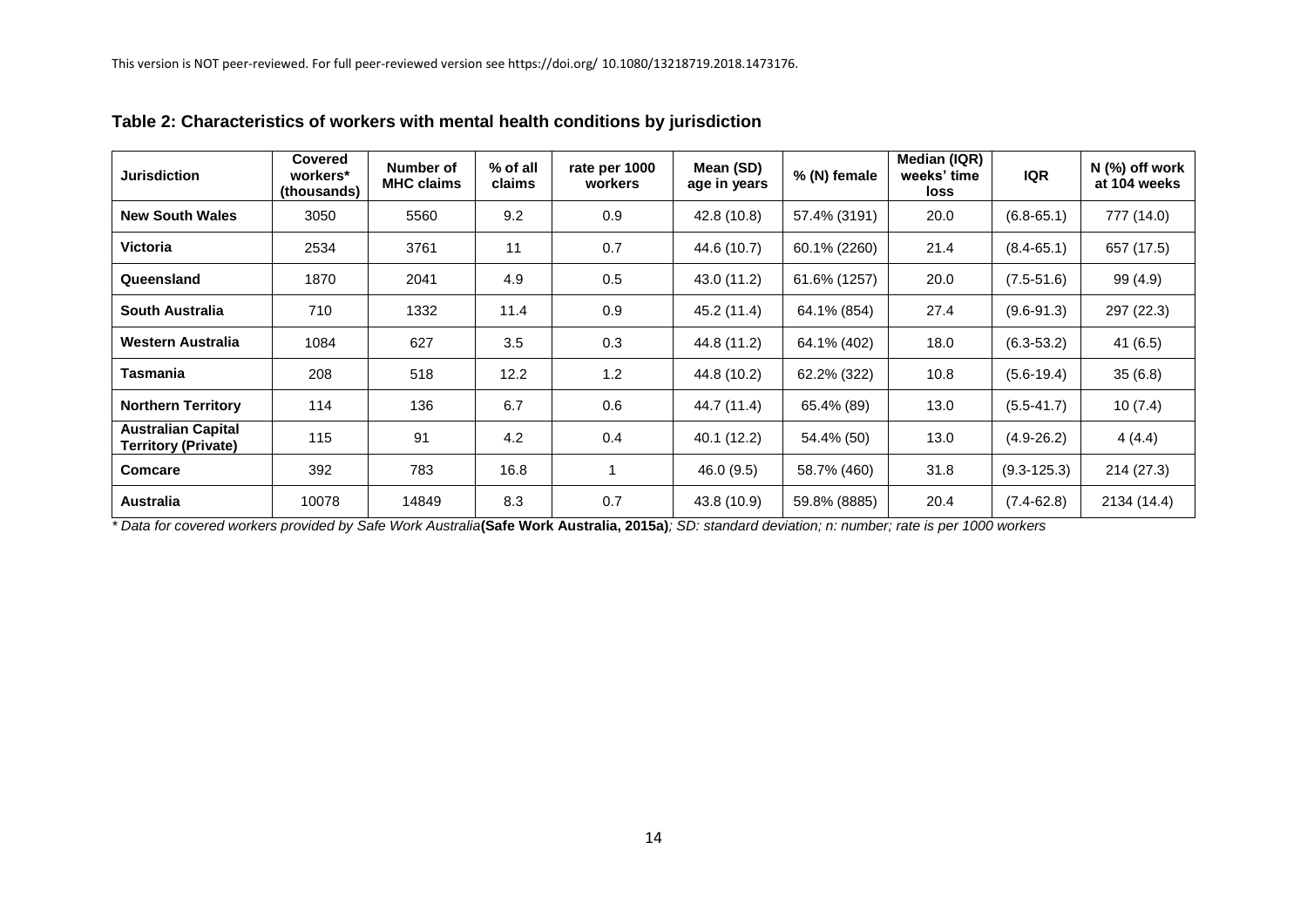#### **Cox regression analysis**

No multicollinearity was detected among the independent variables. The following variables were included in the final Cox regression models: age, gender, working hours, industry, occupation group, nature of injury, and jurisdiction(Collie et al., 2016).

Results from Cox regression are included in Table 3. In both models, female and male workers had similar durations of compensated time loss. Younger workers had a shorter duration of time loss than the 45-54-year reference age group. Compared with those in the public administration and safety industry, workers had significantly shorter time loss in transport, postal and warehousing, and health care and social assistance industries. This was also evident among those in the education and training industry, however this was not significant when jurisdiction was added to the model. Those in the wholesale trade industry had a significantly longer duration of time loss than the public administration and safety industry.

Nurses and nursing support workers, and road and rail drivers had less compensated time loss than clerical and administrative workers, as did community and personal service workers prior to factoring in jurisdiction. Protective service and emergency workers had a significantly longer duration.

Those with post-traumatic stress had marginally longer duration than the stress/anxiety comparator. Depressive disorders had the longest duration of time loss of all MHCs. Compared to NSW, workers from VIC, SA and Comcare had longer duration, whereas workers from TAS and ACT had a shorter duration of time loss.

The survival function identifies that SA and Comcare had the longest duration of time loss, followed by VIC (Figure 2). The ACT, TAS, and NT had the shortest. Queensland and WA were not statistically different from the comparator NSW.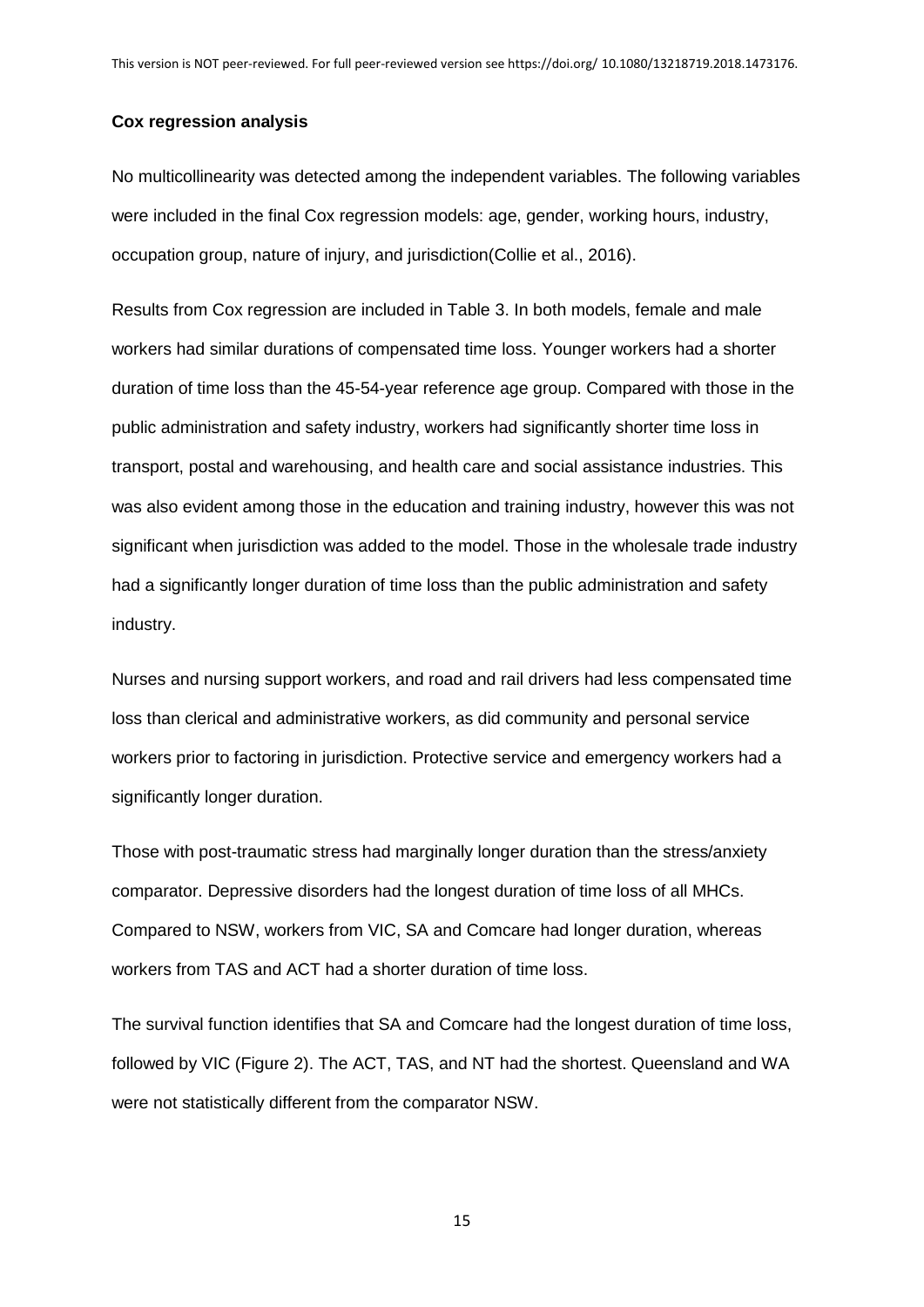|                                               | Model 1          |                 |         | <b>Model 2</b> |                 |         |
|-----------------------------------------------|------------------|-----------------|---------|----------------|-----------------|---------|
|                                               | Hazard           | (99% CI)        |         | <b>Hazard</b>  | (99% CI)        | p-Value |
|                                               | ratio            |                 | p-Value | ratio          |                 |         |
| Gender                                        |                  |                 |         |                |                 |         |
| Female                                        | Ref              |                 |         | Ref            |                 |         |
| Male                                          | 0.99             | $(0.93 - 1.04)$ | 0.47    | 0.98           | $(0.93 - 1.04)$ | 0.45    |
| Age group                                     |                  |                 |         |                |                 |         |
| $15-24$ years                                 | 1.51             | $(1.35 - 1.68)$ | 0.00    | 1.50           | $(1.34 - 1.67)$ | 0.00    |
| 25-34 years                                   | 1.23             | $(1.14 - 1.32)$ | 0.00    | 1.22           | $(1.14 - 1.31)$ | 0.00    |
| 35-44 years                                   | 1.06             | $(1.00 - 1.13)$ | 0.01    | 1.05           | $(0.99 - 1.11)$ | 0.04    |
| 45-54 years                                   | Ref              |                 |         | Ref            |                 |         |
| 55+ years                                     | 1.02             | $(0.96 - 1.08)$ | 0.49    | 1.03           | $(0.96 - 1.10)$ | 0.29    |
| <b>Work status</b>                            |                  |                 |         |                |                 |         |
| Part time                                     | 1.02             | $(0.96 - 1.08)$ | 0.50    | 1.02           | $(0.96 - 1.08)$ | 0.47    |
| Full time                                     | Ref              |                 |         | Ref            |                 |         |
| <b>Industry group</b>                         |                  |                 |         |                |                 |         |
| Agriculture, forestry and fishing             | 0.75             | $(0.53 - 1.07)$ | 0.04    | 0.75           | $(0.53 - 1.07)$ | 0.04    |
| Mining                                        | 0.98             | $(0.73 - 1.33)$ | 0.88    | 0.91           | $(0.67 - 1.23)$ | 0.43    |
| Manufacturing                                 | 1.00             | $(0.87 - 1.14)$ | 0.93    | 0.99           | $(0.86 - 1.13)$ | 0.84    |
| Electricity, gas, water, and waste services   | 1.04             | $(0.75 - 1.45)$ | 0.73    | 0.96           | $(0.70 - 1.34)$ | 0.77    |
| Construction                                  | 0.90             | $(0.76 - 1.07)$ | 0.12    | 0.88           | $(0.74 - 1.04)$ | 0.05    |
| Wholesale trade                               | 0.78             | $(0.67 - 0.91)$ | 0.00    | 0.81           | $(0.69 - 0.95)$ | 0.00    |
| Retail trade                                  | 1.02             | $(0.89 - 1.16)$ | 0.75    | 0.97           | $(0.84 - 1.11)$ | 0.53    |
| Accommodation and food services               | 1.16             | $(1.00 - 1.33)$ | 0.01    | 1.04           | $(0.90 - 1.20)$ | 0.49    |
| Transport, postal and warehousing             | 1.45             | $(1.25 - 1.68)$ | 0.00    | 1.42           | $(1.22 - 1.65)$ | 0.00    |
| Information media and telecommunications      | 0.81             | $(0.61 - 1.07)$ | 0.05    | 0.84           | $(0.63 - 1.11)$ | 0.10    |
| Financial and insurance services              | 0.89             | $(0.77 - 1.03)$ | 0.05    | 0.88           | $(0.76 - 1.03)$ | 0.03    |
| Rental, hiring, and real estate services      | 1.07             | $(0.88 - 1.29)$ | 0.38    | 1.10           | $(0.91 - 1.34)$ | 0.18    |
| Professional, scientific, and tech services   | 1.07             | $(0.93 - 1.23)$ | 0.23    | 1.03           | $(0.89 - 1.19)$ | 0.62    |
| Administrative and support services           | 1.04             | $(0.89 - 1.21)$ | 0.51    | 1.00           | $(0.86 - 1.17)$ | 0.96    |
| Public administration and safety              | Ref              |                 |         | Ref            |                 |         |
| Education and training                        | 1.14             | $(1.01 - 1.29)$ | 0.00    | 1.09           | $(0.96 - 1.24)$ | 0.07    |
| Health care and social assistance             | 1.13             | $(1.04 - 1.23)$ | 0.00    | 1.11           | $(1.02 - 1.21)$ | 0.00    |
| Arts and recreation services                  | 0.95             | $(0.75 - 1.19)$ | 0.53    | 0.98           | $(0.77 - 1.23)$ | 0.78    |
| Other services                                | 0.91             | $(0.78 - 1.07)$ | 0.14    | 0.87           | $(0.74 - 1.02)$ | 0.02    |
| <b>Occupation group</b>                       |                  |                 |         |                |                 |         |
| Managers                                      | 0.95             | $(0.85 - 1.06)$ | 0.21    | 0.93           | $(0.84 - 1.04)$ | 0.10    |
| Hospitality, Retail and Tourism Workers       | 1.00             | $(0.87 - 1.16)$ | 0.95    | 1.01           | $(0.87 - 1.17)$ | 0.87    |
| Arts, Science, and Business Professionals     | 0.97             | $(0.87 - 1.09)$ | 0.53    | 0.94           | $(0.83 - 1.05)$ | 0.13    |
| <b>Teachers and Education Aides</b>           | 1.09             | $(0.96 - 1.25)$ | 0.08    | 1.05           | $(0.92 - 1.20)$ | 0.33    |
| <b>Nurses and Nursing Support Workers</b>     | 1.28             | $(1.12 - 1.46)$ | 0.00    | 1.21           | $(1.06 - 1.38)$ | 0.00    |
| <b>Other Healthcare Professionals</b>         | 1.13             | $(0.89 - 1.43)$ | 0.18    | 1.07           | $(0.85 - 1.36)$ | 0.46    |
| Social and Welfare Workers                    | 1.10             | $(0.99 - 1.23)$ | 0.02    | 1.03           | $(0.92 - 1.15)$ | 0.47    |
| Technicians, Tradespeople and Farmers         | 1.12             | $(0.99 - 1.26)$ | 0.02    | 1.13           | $(1.00-1.28)$   | 0.01    |
| Protective Service and Emergency Workers      | 0.68             | $(0.61 - 0.75)$ | 0.00    | 0.60           | $(0.54 - 0.67)$ | 0.00    |
| <b>Community and Personal Service Workers</b> | 1.15             | $(1.04 - 1.29)$ | 0.00    | 1.10           | $(0.99 - 1.23)$ | 0.02    |
| Clerical and Administrative Workers           | Ref              |                 |         | Ref            |                 |         |
| Sales Workers                                 | 0.96             | $(0.84 - 1.09)$ | 0.41    | 0.94           | $(0.83 - 1.08)$ | 0.25    |
| Road and Rail Drivers                         | 1.35             | $(1.16 - 1.56)$ | 0.00    | 1.30           | $(1.12 - 1.51)$ | 0.00    |
| Labourers and Machine Operators               | 1.10             | $(0.99 - 1.22)$ | 0.02    | 1.07           | $(0.97 - 1.19)$ | 0.08    |
| Injury type                                   |                  |                 |         |                |                 |         |
| Stress/anxiety                                | $\overline{Ref}$ |                 |         | Ref            |                 |         |
| Depressive disorders                          | 0.85             | $(0.79 - 0.91)$ | 0.00    | 0.86           | $(0.80 - 0.92)$ | 0.00    |
| Post-traumatic stress                         | 0.92             | $(0.85 - 0.99)$ | 0.00    | 0.91           | $(0.84 - 0.98)$ | 0.00    |
| Other and unspecified                         | 1.00             | $(0.89 - 1.12)$ | 1.12    | 0.97           | $(0.86 - 1.08)$ | 0.43    |
| <b>Jurisdiction</b>                           |                  |                 |         |                |                 |         |
| New South Wales                               |                  |                 |         | Ref            |                 |         |
| Victoria                                      |                  |                 |         | 0.79           | $(0.75 - 0.85)$ | 0.00    |
| Queensland                                    |                  |                 |         | 1.05           | $(0.97 - 1.12)$ | 0.10    |
| South Australia                               |                  |                 |         | 0.68           | $(0.62 - 0.75)$ | 0.00    |

## **Table 3: Factors associated with duration of time loss due to mental health condition**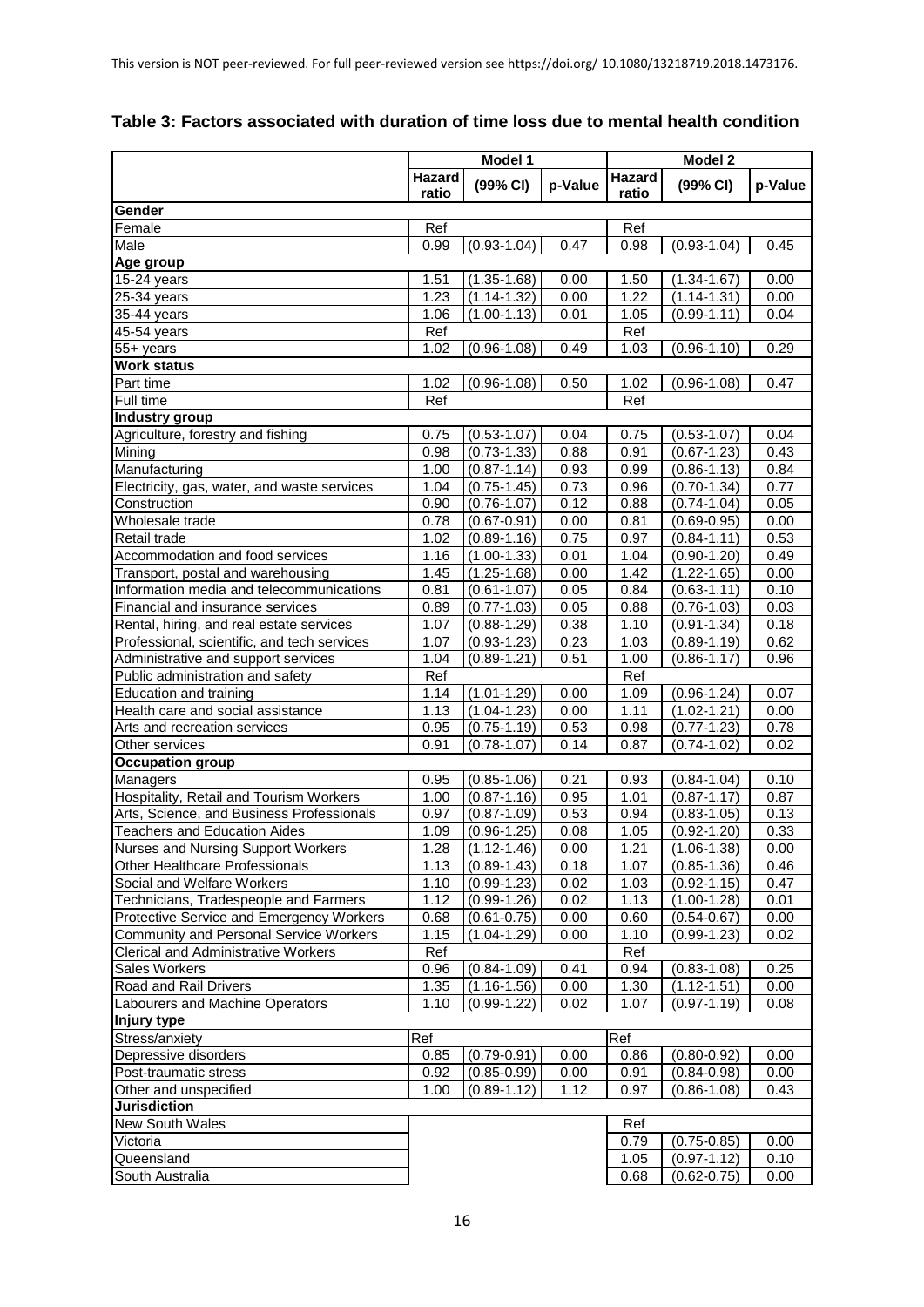| Western Australia                      | 0.98 | $(0.88 - 1.10)$  | 0.71 |
|----------------------------------------|------|------------------|------|
| Tasmania                               | 1.38 | $(1.22 - 1.57)$  | 0.00 |
| Northern Territory                     | 1.27 | $(1.00-1.60)$    | 0.01 |
| Australian Capital Territory (Private) | 1.52 | . 15-2.02)<br>71 | 0.00 |
| Commonwealth Comcare                   | 0.68 | $(0.60 - 0.77)$  | 0.00 |

*Note: the reference group was selected if it had the greatest proportion of claims, a hazard ratio <1 indicates the risk of greater time until RTW compared with the reference group and vice-versa.*





## Survival Function for patterns 1 - 9

*Note (for Figure 1): NSW – New South Wales; VIC – Victoria; QLD – Queensland; SA – South Australia; WA – Western Australia; TAS – Tasmania; NT – Northern Territory; ACT pvt – Australian Capital Territory private; CC – Comcare*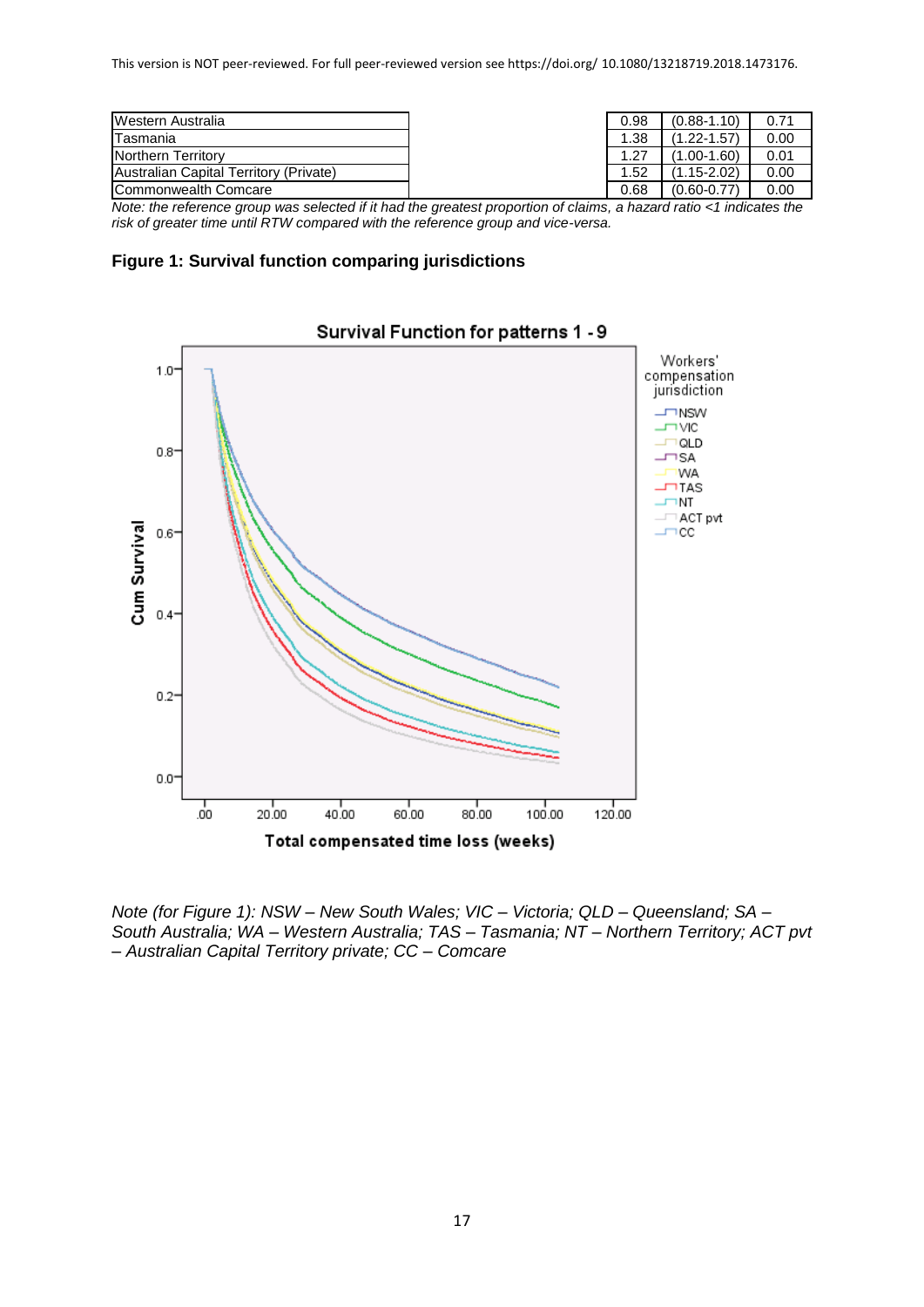#### **DISCUSSION**

It has been established that MHCs represent a substantial and growing economic and health burden both globally and among Australian workers, by impacting their work and personal lives. The Australian economy is adversely affected through absenteeism and loss of work productivity. Workers' compensation claims due to MHCs are the most expensive of all claim types. The aims of this study were to describe the characteristics of those who have been compensated for work-related MHCs and examine the factors that lead to prolonged duration of time loss including jurisdiction of claim. Analyses identified several risk factors for prolonged duration of compensated time loss, and determined that jurisdiction affects both access to compensation and the duration of compensated time off work.

In 2010 and 2011, there were 14,849 accepted WC claims due to work-related MHCs resulting in time loss greater than two weeks. The proportion of those absent from work due to a MHC in this study was higher in females both overall and in every jurisdiction, consistent with other studies(Flach et al., 2012; Gjesdal & Bratberg, 2003; Prang et al., 2016). This is unique to MHCs as males dominate all other work injury claims. Some studies have found that women take longer to RTW following a MHC(Flach et al., 2012; Koopmans et al., 2008; Prang et al., 2016; Roelen et al., 2012), however this study found no significant impact of gender on duration of time loss, consistent with some other studies(Arends et al., 2014; Brouwers, Terluin, Tiemens, & Verhaak, 2009; Hensing et al., 2013; Nielsen et al., 2012; Nielsen et al., 2011). This study further strengthens the common finding that younger workers take less time off work than older workers with work-related MHCs(Blank, Peters, Pickvance, Wilford, & Macdonald, 2008; Hensing et al., 2013; Koopmans et al., 2008; Prang et al., 2016; Roelen et al., 2012). A study by Gjesdal & Bratberg (2003) found that part time workers have a significantly higher risk of longer sickness duration and transfer to disability pension(Gjesdal & Bratberg, 2003), however there was no significant difference in sickness absence between full and part time workers in this study.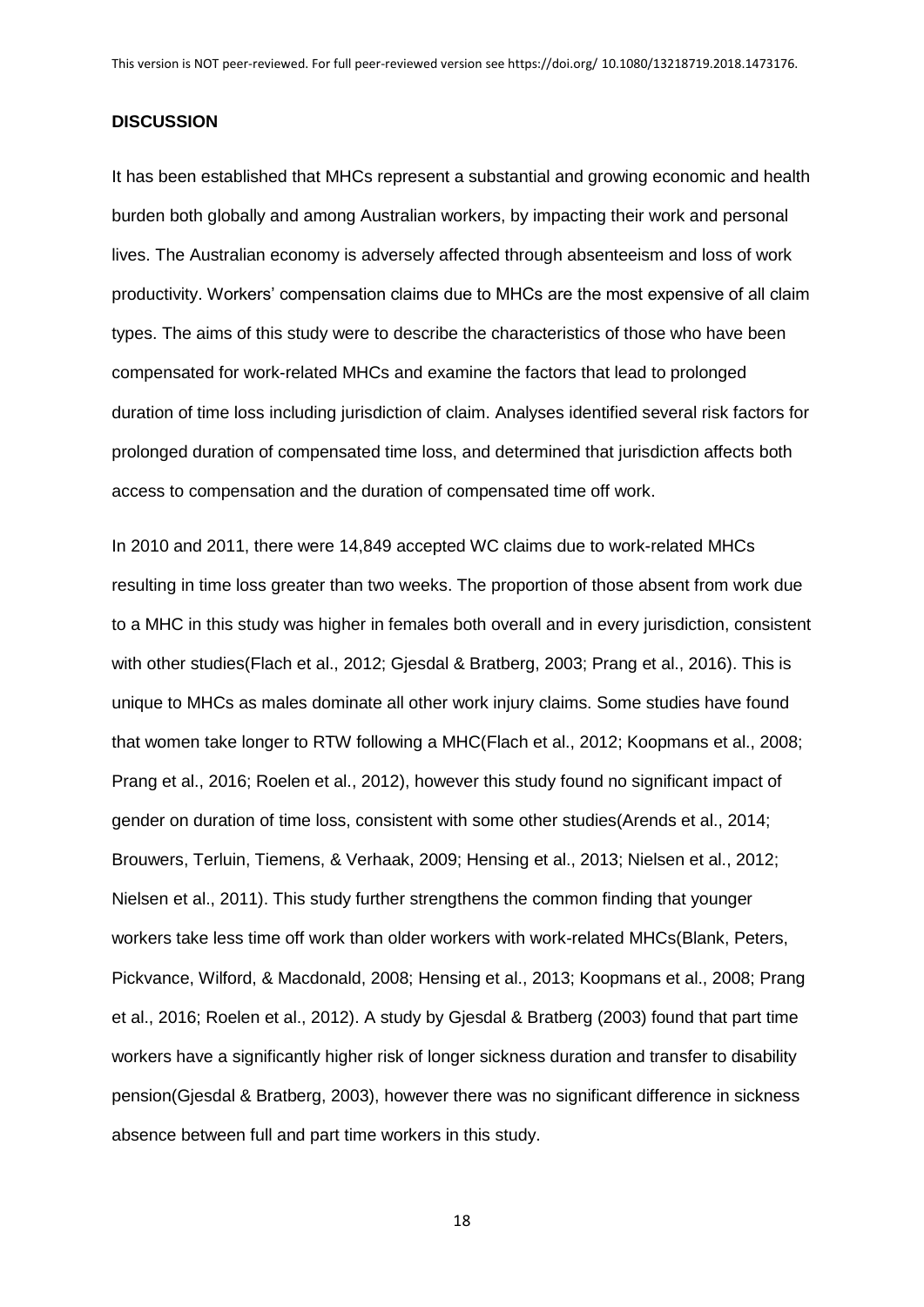Occupations were re-coded to derive logical groups that better represented working environments. Protective service and emergency workers, which was the second most commonly represented occupation group and had the longest period of time loss, includes firefighters, prison guards, ambulance officers, and police officers. Workers in these occupations are exposed to a unique set of occupational risks for MHCs, and these occupations have been associated with work-related psychological symptoms such as depression, anxiety and post-traumatic stress disorder (PTSD)(Gray & Collie, 2017; Maguen et al., 2009; Minnie, Goodman, & Wallis, 2015). Claims for MHCs were also common among clerical and administrative workers, and teachers and education aides, which is consistent with published literature that confirms higher rates of MHCs in these occupations(Kinman, Wray, & Strange, 2011; Narayanan, Menon, & Spector, 1999). This study found that certain occupation groups have significantly less time loss than clerical and administrative workers, however Nielsen et al. (2010) found no association of occupation with RTW(Nielsen et al., 2011). It is possible that occupations with significantly shorter duration of time loss (such as nurses or nursing support workers) are better equipped at returning those with MHCs to work by assisting with their recovery or providing alternative duties. Conversely, the nature of the work of protective service and emergency workers may be such that alternative duties cannot be achieved, and/or that employers require workers to be fully recovered before returning to work.

This study identified that the most commonly represented industries from which MHC claims arise are public administration and safety, and healthcare and social assistance. In comparison to the public administration and safety industry, only the wholesale trade industry had a significantly longer duration of time loss. A study of mental health WC claims in the state of Victoria reported that around a quarter were from the healthcare and social assistance industry, followed by public administration and safety (20%)(Prang et al., 2016). The study compared the time taken to first sustained RTW of the healthcare and social assistance industry to others, and found the public administration and safety industry had a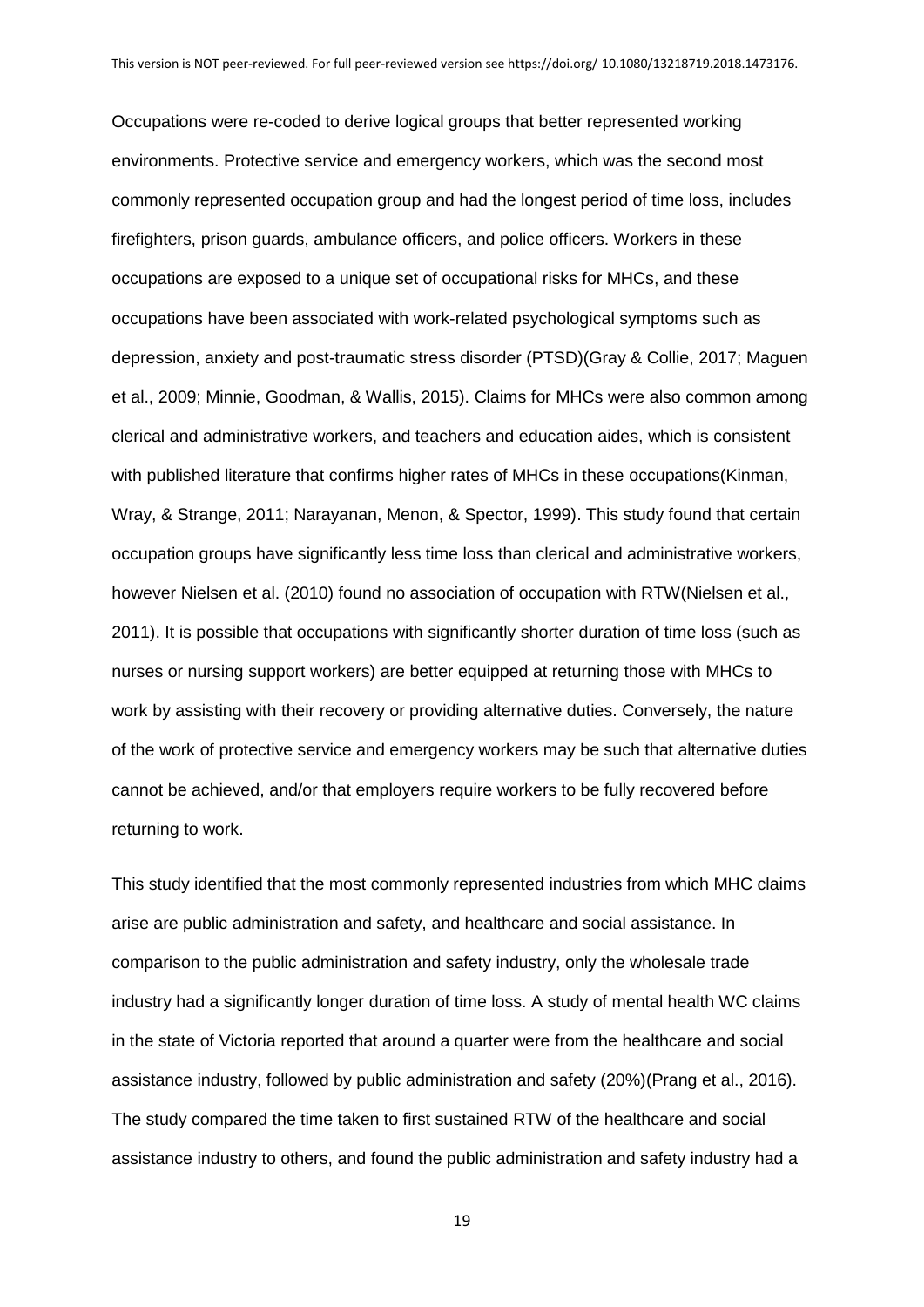longer duration. The present study replicates this finding in an Australia-wide dataset. Another study compared time to RTW of employees in the government, municipal, and private sectors, and found that the latter two had a longer time to RTW following a mental health disorder(Nielsen et al., 2012). A study by Koopmans et al (2008) found that those in the education and public sector took the longest time to RTW, followed by those in the commercial sector and health care sector(Koopmans et al., 2008) when depressed. Given the lack of consistency with respect to industry classification between the present study and these two prior studies, comparisons of results cannot be directly made.

In workers with MHCs, the type of psychological illness has been associated with duration of sickness absence(Flach et al., 2012; Gjesdal & Bratberg, 2003). In the present study MHCs have been coded by personnel within insurance agencies based on information received from the treating physician, and cannot be considered medical diagnoses. This is also a limitation of many prior studies in the field. This study found that workers with depressive disorders and post-traumatic stress had a significantly longer duration of time loss than those with stress/anxiety. These findings are somewhat consistent with a study from Denmark that found stress had a shorter time to RTW than depression(Nielsen et al., 2011), however the nature of injury was self-reported and not coded in the same manner as this study. Furthermore, a study by Flach et al (2011) found that diagnosed depression, anxiety, stress and burnout resulted in a longer time to RTW than adjustment disorder (which is included in stress/anxiety category in the present study). While there are differing rules regarding who can access compensation in Australia and the nations where these studies have been conducted, these findings suggest that work-related MHCs involving depression result in longer duration of time off work than other MHCs. This could be a function of the severity of illness, the ability of the workplace to accommodate the worker, and/or the effectiveness of treatment for the MHCs. There is limited evidence internationally regarding effective interventions for return to work in work-related MHCs(Sampson, 2015). A review by Sampson (2015) found some evidence that those suffering adjustment disorder who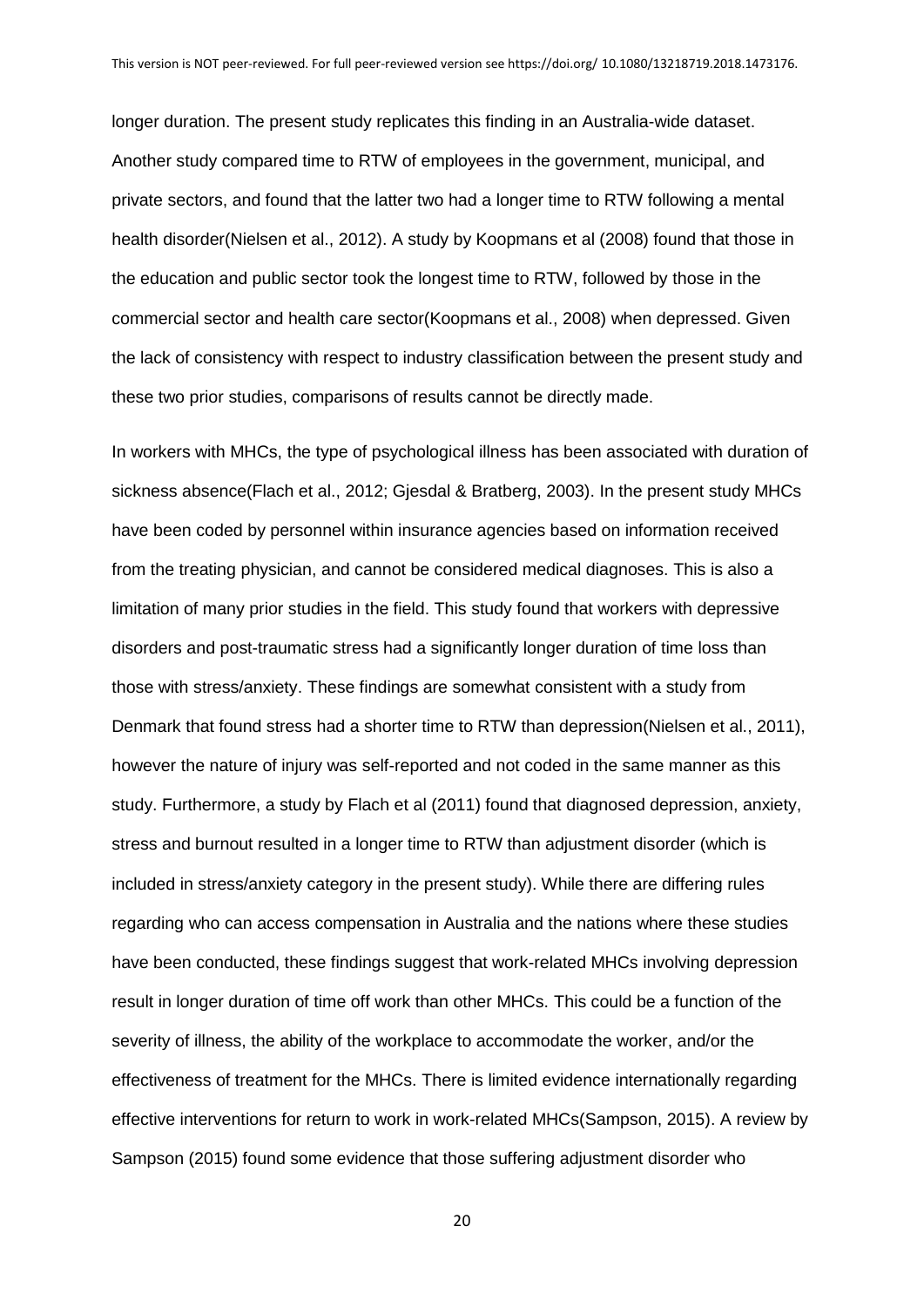engaged in problem solving therapy reduced their time off work(Sampson, 2015). Similarly, work-directed, psychological, or combined interventions had positive associations with RTW for depression.

Changes between the first and second Cox regression models demonstrate that jurisdiction has an impact on the outcome of a worker with a MHC claim. The variation in the proportion of MHC claims across jurisdictions is likely related to differences in criteria for acceptance and assessment of MHC claims. These differences in eligibility mean that the severity and nature of MHC claims that are accepted will vary substantially between jurisdictions. This may account for the variation in the number and proportion of MHC claims across jurisdictions, as well as the variations in time loss.

There is little consistency across Australian jurisdictions with respect to psychological impairment assessment. The diagnostic methods of assessment across the jurisdictions include the Psychiatric Impairment Rating Scale (Parmegiani, Lovell, Skinner, & Milton, 2001), Guide to the Evaluation of Psychiatric Impairment for Clinicians (Epstein, Mendelson, & Strauss, 2005), and different editions of the American Medical Association Guides to the Evaluation of Permanent Impairment . Additionally, threshold requirements for access to permanent impairment lump sum payments differ between Australian jurisdictions, from 0% whole person impairment (WPI) in the ACT to 30% in Victoria. Workers with MHC claims are ineligible for lump sum payments in South Australia. There are also additional limitations in that 30% WPI in Victoria must not be secondary to a physical injury and the 15% WPI threshold in NSW is applicable only as the primary injury. In the Northern Territory, a combination of physical and psychological injury must be greater than 5% WPI.

The survival curve illustrates the difference between jurisdictions with respect to time loss adjusted for other factors, with SA and Comcare having the longest duration, and the ACT and QLD having the shortest duration. Shorter durations do not necessarily reflect positive employment outcomes. The findings can be interpreted to suggest either that better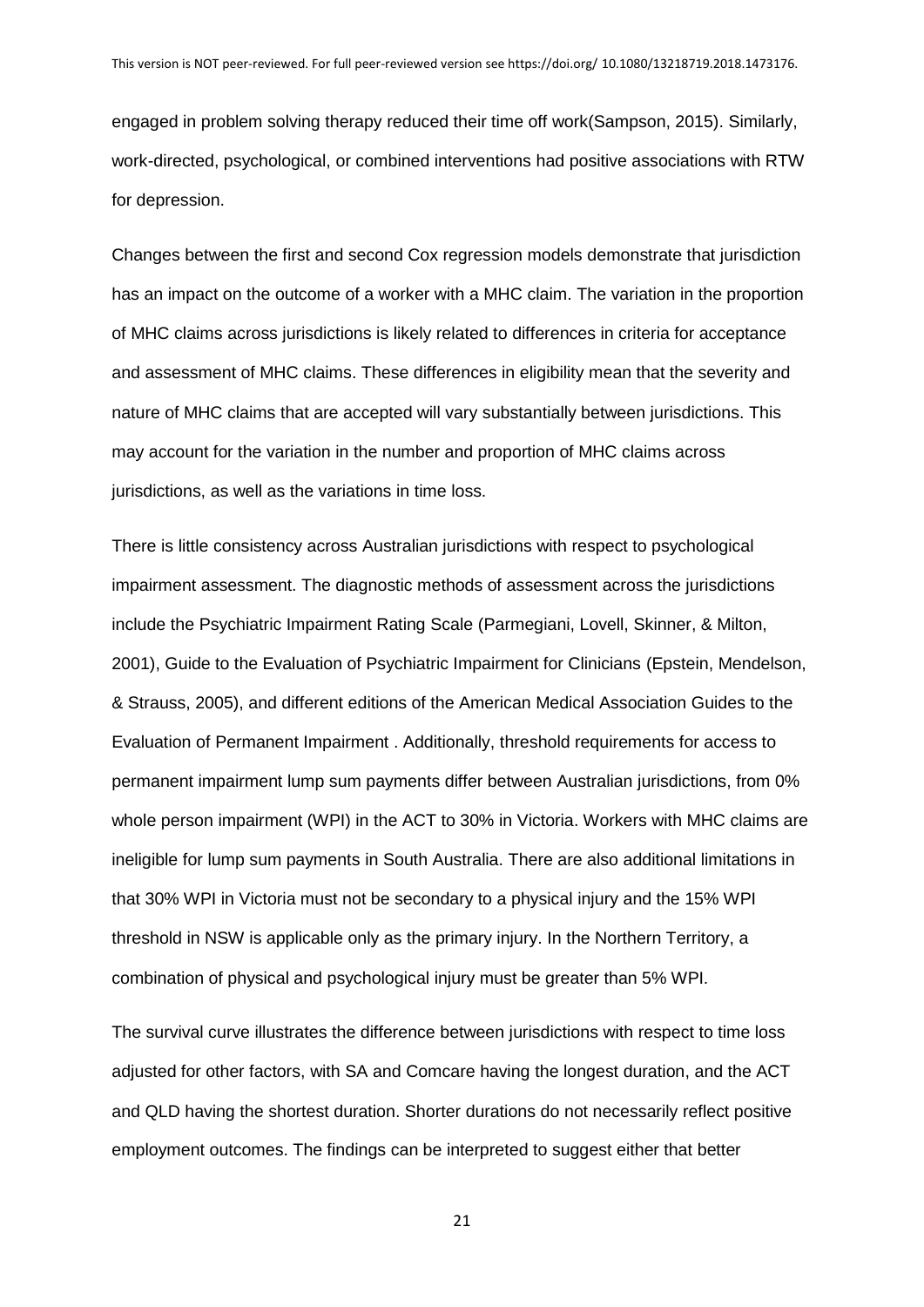performing jurisdictions offer greater support to compensated workers and employers, or that they encourage workers to leave the scheme earlier, for instance by providing lump sum settlement payments. Anecdotally, a large proportion of MHC claims in Australia are denied and there is evidence that workers with MHC claims do not pursue workers compensation claims due to concerns about employers' response(Safe Work Australia, 2005). The wording of the legislation across jurisdictions differs, however the terms for rejection of a MHC claim are similar for all except Comcare (Pearce & Dubey, 2006). All other jurisdictions' legislation includes a clause that psychological injuries are excluded from compensation if it is deemed that the MHC arose due to reasonable management action relating to employment. In Comcare's legislation, however, exclusionary provisions do not extend to management action in general, only disciplinary action. Additionally, the degree to which employment had to have contributed to the MHC for the claim to be accepted is described using different language (Pearce & Dubey, 2006), and varies between "material", "substantial", "significant" and "major or most significant". The variations in language regarding exclusionary provisions and the definition of the degree to which employment contributed to the MHC likely affects the acceptance rates within each jurisdiction. Further, it is possible that the claim process for MHCs differs from other work-related injuries within jurisdictions and may contribute to the variation in the proportion of MHC claims. Claiming for MHCs may also be more difficult due to the lack of physical manifestations (Brijnath et al., 2016).

A report was commissioned by the Australian Government in 2006 that sought to conduct an analysis of the management of psychological injury WC claims (Pearce & Dubey, 2006). This report noted that the language used in all jurisdictions' legislation with regard to the link between the MHCs and the injured worker's employment is vague (e.g. 'arising out of', 'reasonable'), allowing greater flexibility for decision makers when determining the claim. It is suggested that the final decision to approve or deny a psychological injury claim will depend on the impression that the claimant makes on the decision maker, and hence is not an example of a law where the language within the legislation can guarantee an outcome. A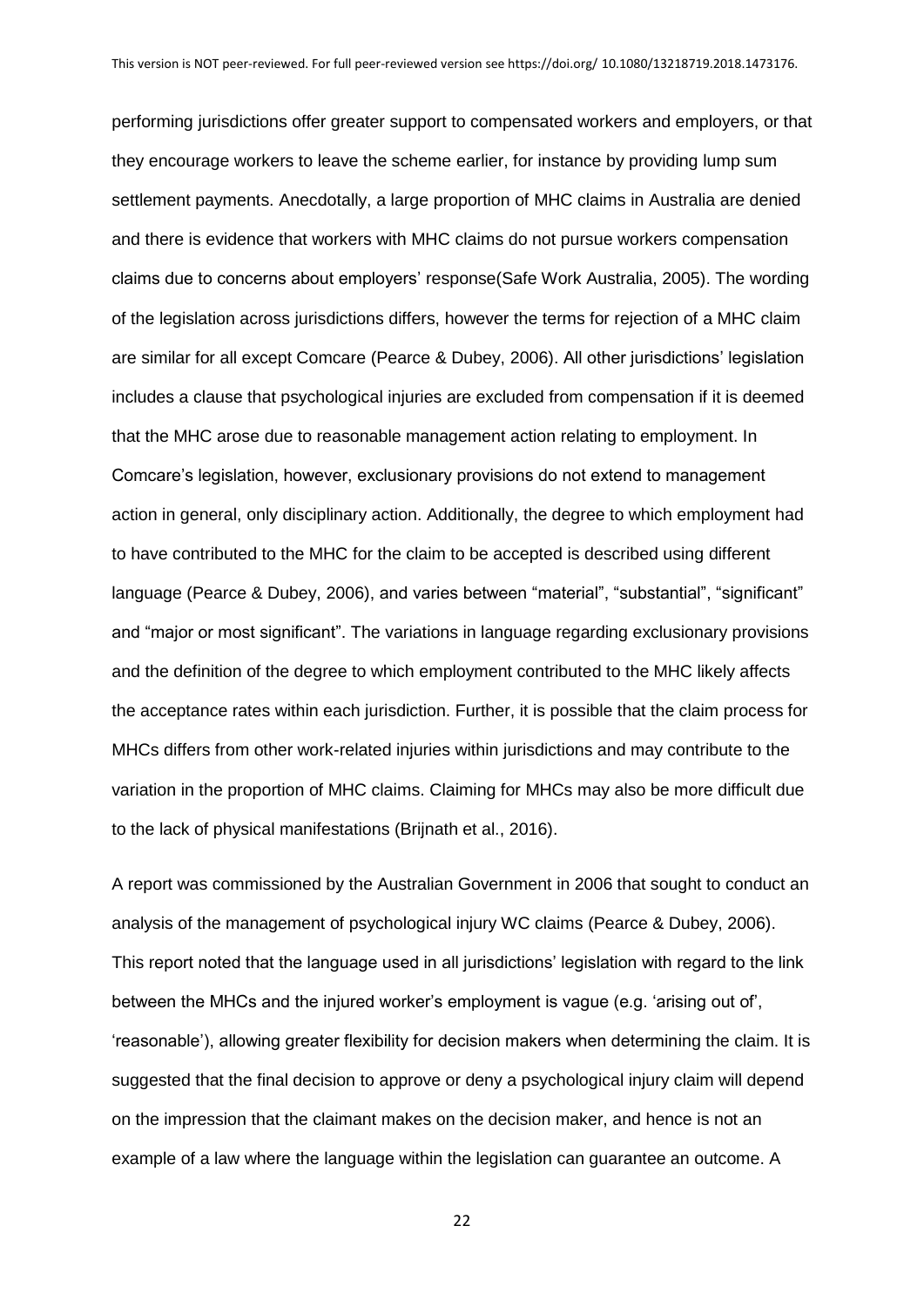conclusion by one of the report's authors was that while there exist some differences between jurisdictions, they generally do not significantly impact upon the outcome of an injured worker's compensation claim (Pearce & Dubey, 2006), however findings from the present study indicate that this is not the case. After controlling for age, gender, work status, industry, occupation and injury type, the jurisdiction in which a WC claim is lodged is significantly associated with the time spent on compensation and away from work.

Differing policies between jurisdictions that can affect the recovery of an injured individual may not solely be those policies that relate specifically to psychological injury. For example, the time that employers are given to notify the insurer varies between jurisdictions. For all injuries, prompt notification of the injury to the insurer initiates management of the claim and enables earlier intervention that may benefit a worker with a psychological injury (Safe Work Australia, 2014). Further, insurers are required to make a decision on the claim within different time periods, and hence it is possible that treatment is delayed for injured workers until confirmation that their claim has been accepted. For example, in NSW employers are required to notify the insurer of an injury to a worker within 48 hours of becoming aware, whereas in Queensland they are given eight business days (Safe Work Australia, 2010). Additionally, the timeframe for a decision on a claim differs between jurisdictions, meaning that injured workers may be waiting for a decision for up to 84 days after claim lodgement (e.g. in Tasmania), and not all jurisdictions provide provisional liability which provides access to services whilst a decision on the claim is made (Safe Work Australia, 2010). These arrangements could potentially exacerbate mental health conditions by delaying access to medical treatment, or adding stress to the claim process (Kilgour, Kosny, McKenzie, & Collie, 2015).

A study looking at the health effects of compensation systems found that 53% of workrelated injury claimants reported moderate to high stress levels associated with one or more of the elements of the claims process(Grant, O'Donnell, Spittal, & Studdert, 2013). Furthermore, it found that claimants with high levels of claim-related stress were at a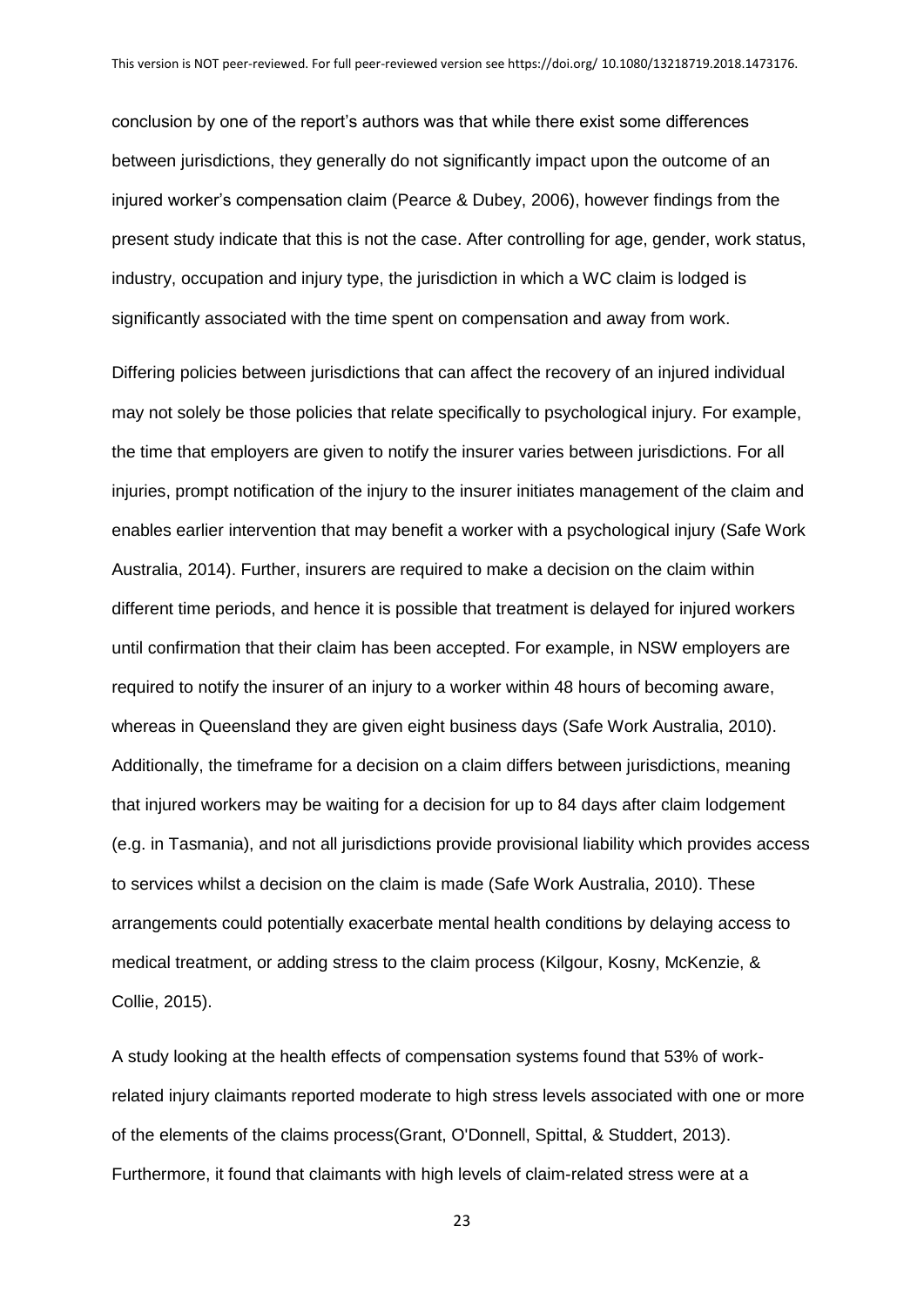heightened risk of poor-long term recovery. Subjecting workers with MHCs to difficult claims processes could lead to poor RTW outcomes, and may explain some of the differences between jurisdictions with respect to duration of time compensated. Variations in the policy and practices of WC between jurisdictions should be the subject of future research in order to identify policies and practices that lead to better or worse RTW outcomes.

Some WC jurisdictions are taking the initiative to better identify and manage psychosocial risks within the workplace to prevent or minimise psychological harm (Cotton, 2008). For example, Queensland introduced dedicated 'psychosocial inspectors' to review workplaces where risk factors such as harassment and bullying were commonly identified (Johnstone, Quinlan, & McNamara, 2008). Victoria sponsored research that showed consulting the injured worker and managing psychosocial risks can improve psychological outcomes, thus contributing to a reduction in the incidence of psychological injury claims and led to the publication of a guide to prevent work-related stress for employers (Cotton, 2008; WorkSafe Victoria, 2007).

This study has a number of strengths and limitations. The NDS is a population based dataset but it is administrative data and was therefore not compiled primarily for research purposes. It has been demonstrated that administrative datasets of compensated time loss underestimate the time lost to injury(Dasinger, Krause, Deegan, Brand, & Rudolph, 1999). Mental and physical health problems are interrelated(World Health Organisation, 2005) and comorbidities may substantially prolong the duration of absence due to MHC(Koopmans et al., 2008). Given that only the primary injury is recorded in the dataset, any contributing physical or psychological illnesses that are occurring alongside the primary injury, which are known to contribute to sickness absence, were not able to be investigated. Additionally, the database does not capture information on non-work-related factors that may affect duration of compensated time loss(Wilhelm et al., 2004) (e.g. social support). The NDS also does not include any information on illness severity.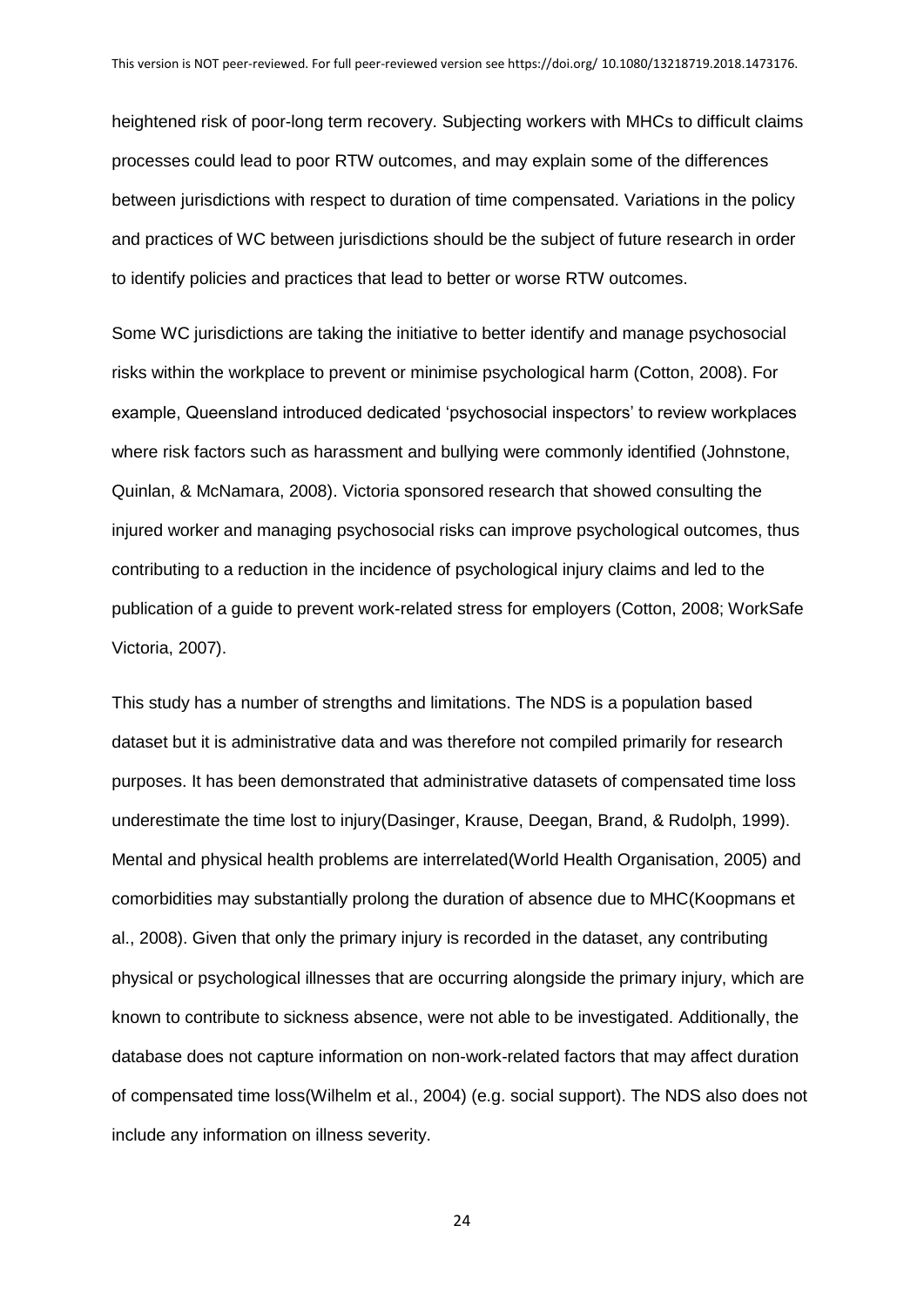The cessation of income benefits does not necessarily indicate RTW. It could indicate withdrawal of the claim, retirement, return to education, lump sum payment, or another outcome. As with most datasets, there is also the possibility of varying quality of data where variables may have been miscoded or inconsistently coded. This dataset is not representative of all work-related MHCs, as not all workers submit a claim or their claim may be rejected. The NDS covers the vast majority of Australian workers, however does not include self-employed workers who could potentially provide further interesting information. Also, it does not include compensation data from the Western Australian police or Australian military personnel within the defence forces, both of which include occupations that would likely have a high prevalence of work-related MHCs claims, especially depression and PTSD(McFarlane, Hodson, Hooff, & Davies, 2011; Wilhelm et al., 2004). Despite these limitations, the NDS encompasses all major compensation schemes in Australia and provides a large sample size which provides confidence in the study's validity, and allowed comparisons between Australian WC jurisdictions, something which has not been possible with jurisdiction-specific datasets.

The process to RTW is continuous and involves understanding of the past, present and future mental health status of the individual(Andersen, Nielsen, & Brinkmann, 2012). It is important to continually involve supervisors and employees in the process as this can influence the support offered to the returning employee(Andersen et al., 2012). Australian jurisdictions are beginning to accept the important role of evidence-based psychological interventions, such as early identification and early support and treatment, in order to prevent more serious consequences. Future research that looks at interventions to encourage or facilitate RTW among those with MHC could help ease the burden and improve outcomes for the worker, employer, and the compensation scheme(Sampson, 2015).

This study found evidence to suggest that increasing age, working in the wholesale trade industry, being a protective service and emergency worker, and having depression or post-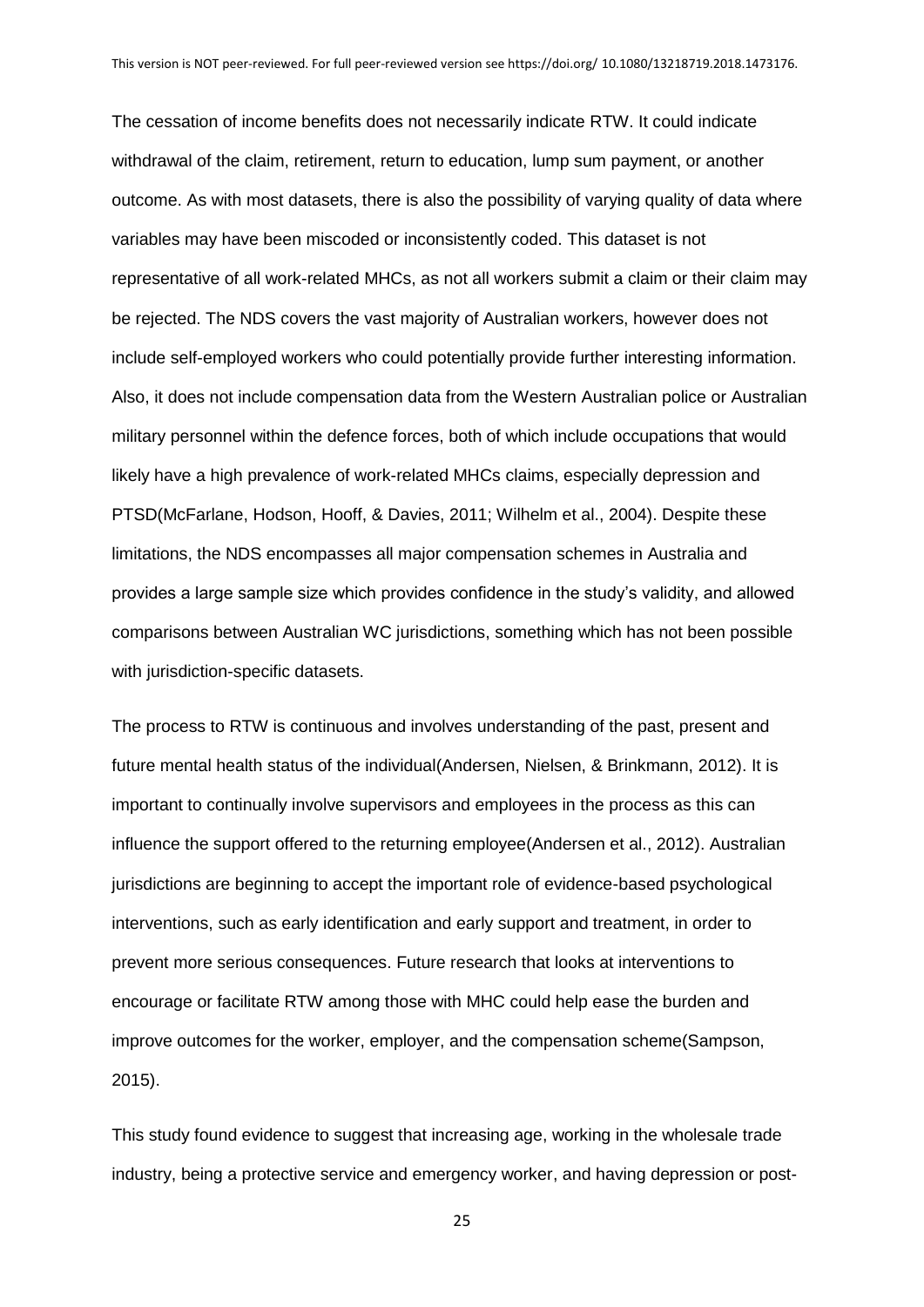traumatic stress were associated with prolonged duration of time off work following a workrelated MHC. In contrast, working in the transport, postal and warehousing, and health care and social assistance industries, and in particular occupation groups were associated with shorter duration of time loss. This study also demonstrated that duration of time loss following work-related MHC varies significantly across the WC jurisdictions in Australia. These results may help define at risk groups and can aid in the development of interventions to prevent sick leave or reduce sickness absence due to MHCs, as well as provide feedback to compensation schemes with regard to how they compare to their Australian counterparts. Additionally, it has provided justification for future research into jurisdictional policy and practice differences given the varying durations of time loss between compensation schemes.

#### **Declaration of interest statement**

The authors declare that they have no competing interests.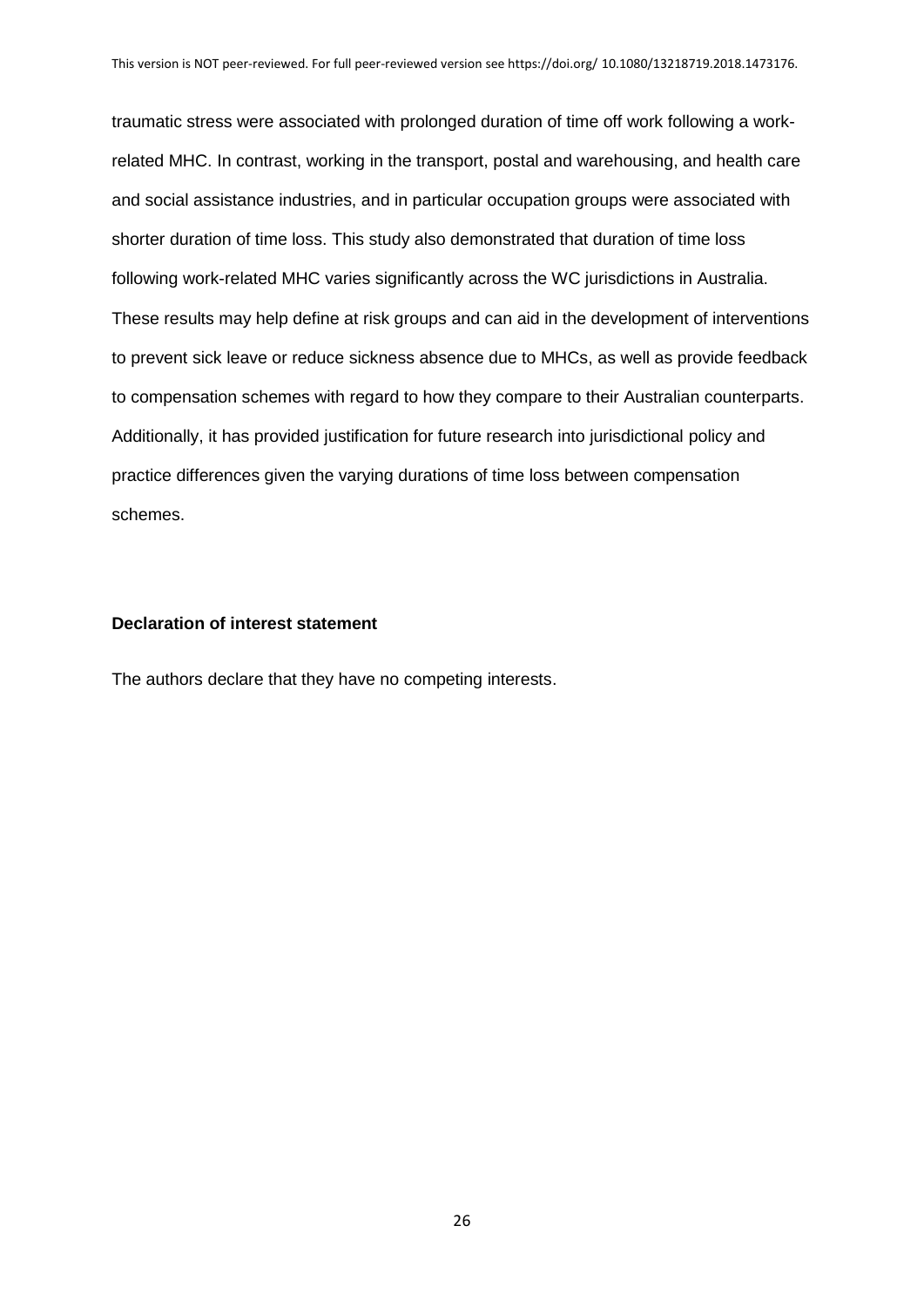#### **REFERENCES**

- Andersen, M. F., Nielsen, K. M., & Brinkmann, S. (2012). Meta-synthesis of qualitative research on return to work among employees with common mental disorders. *Scandinavian Journal of Work, Environment & Health, 38*(2), 93-104.
- Arends, I., van der Klink, J. J., van Rhenen, W., de Boer, M. R., & Bultmann, U. (2014). Predictors of recurrent sickness absence among workers having returned to work after sickness absence due to common mental disorders. *Scand J Work Environ Health, 40*(2), 195-202.
- Australian Bureau of Statistics. (2007). *National survey of health and wellbeing: summary of results*: Australian Bureau of Statistics.
- Australian Bureau of Statistics. (2013a). *1220.0 - ANZSCO -- Australian and New Zealand Standard Classification of Occupations, 2013, Version 1.2*. Retrieved from

[http://www.abs.gov.au/AUSSTATS/abs@.nsf/Lookup/1220.0Main+Features12013,%20Versi](http://www.abs.gov.au/AUSSTATS/abs@.nsf/Lookup/1220.0Main+Features12013,%20Version%201.2?OpenDocument) [on%201.2?OpenDocument.](http://www.abs.gov.au/AUSSTATS/abs@.nsf/Lookup/1220.0Main+Features12013,%20Version%201.2?OpenDocument)

Australian Bureau of Statistics. (2013b). *1292.0 - Australian and New Zealand Standard Industrial Classification (ANZSIC), 2006 (Revision 2.0)*. Retrieved from

[http://www.abs.gov.au/ausstats/abs@.nsf/mf/1292.0.](http://www.abs.gov.au/ausstats/abs@.nsf/mf/1292.0)

Australian Safety and Compensation Council. (2008). *Type of Occurrence Classification System 3rd Edition, Revision 1*. Canberra.

Blank, L., Peters, J., Pickvance, S., Wilford, J., & Macdonald, E. (2008). A systematic review of the factors which predict return to work for people suffering episodes of poor mental health. *Journal of Occupational Rehabilitation, 18*(1), 27-34.

Bloom, D. E., Cafiero, E. T., Jané-Llopis, E., Abrahams-Gessel, S., Bloom, L. R., Fathima, S., et al. (2011). *The Global Economic Burden of Noncommunicable Diseases*. Geneva: World Economic Forum.

Brijnath, B., Mazza, D., Kosny, A., Bunzli, S., Singh, N., Ruseckaite, R., et al. (2016). Is clinician refusal to treat an emerging problem in injury compensation systems? *BMJ Open, 6*(1).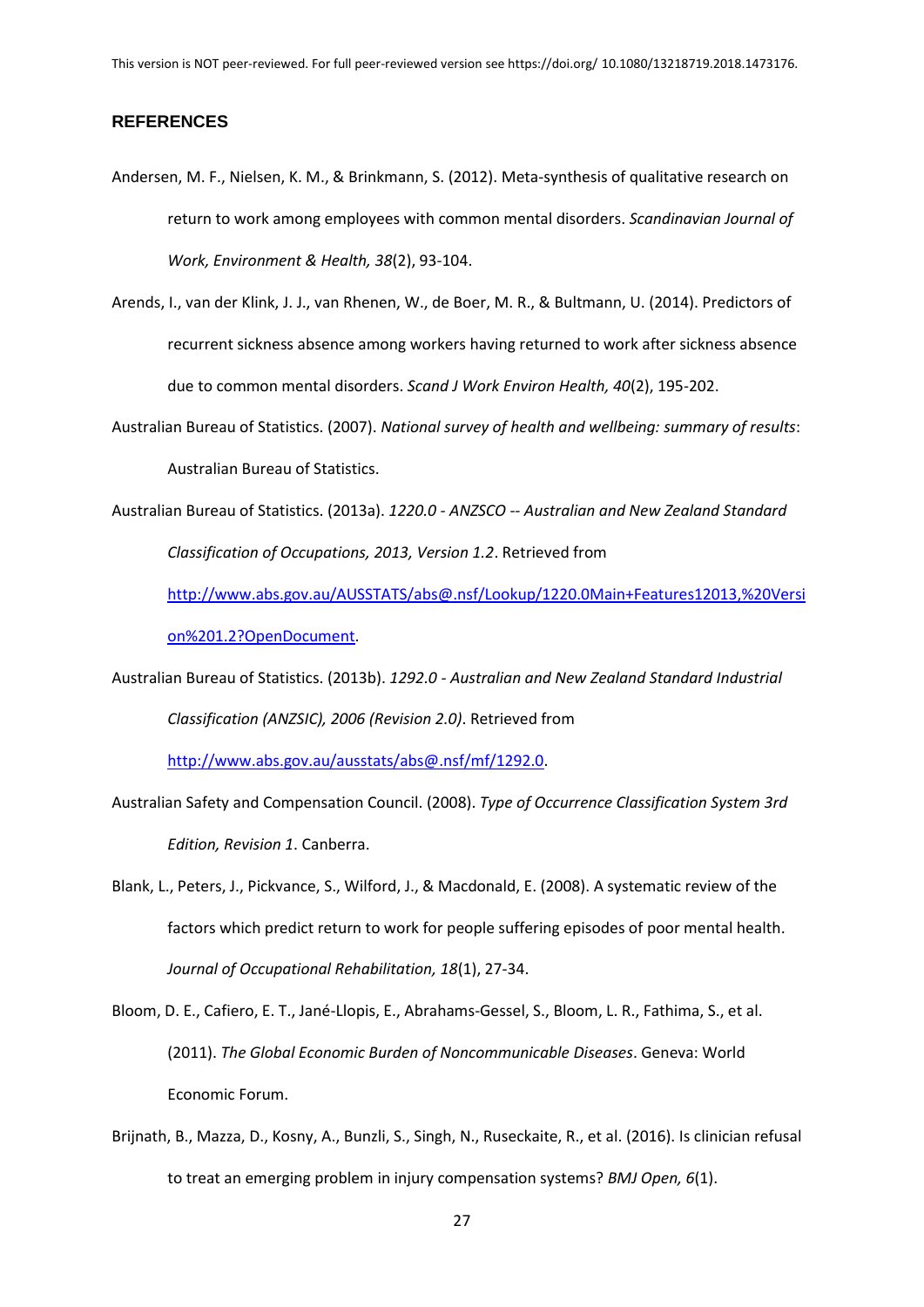- Brouwers, E. P., Terluin, B., Tiemens, B. G., & Verhaak, P. F. (2009). Predicting return to work in employees sick-listed due to minor mental disorders. *Journal of Occupational Rehabilitation, 19*(4), 323-332.
- Collie, A., Lane, T. J., Hassani-Mahmooei, B., Thompson, J., & McLeod, C. (2016). Does time off work after injury vary by jurisdiction? A comparative study of eight Australian workers' compensation systems. *BMJ Open, 6*(5). Retrieved from [http://bmjopen.bmj.com/content/6/5/e010910.abstract.](http://bmjopen.bmj.com/content/6/5/e010910.abstract) doi:10.1136/bmjopen-2015-

- Cotton, P. (2008). Psychological injury in the workplace. *InPsych: The Bulletin of the Australian Psychological Society Ltd, 30*(2), 8-11.
- Dasinger, L. K., Krause, N., Deegan, L. J., Brand, R. J., & Rudolph, L. (1999). Duration of work disability after low back injury: A comparison of administrative and self-reported outcomes. *American Journal of Industrial Medicine, 35*, 619-631.
- Dewa, C. S., Loong, D., & Bonato, S. (2014). Work outcomes of sickness absence related to mental disorders: a systematic literature review. *BMJ Open, 4*(7).
- Epstein, M. W. N., Mendelson, G., & Strauss, N. H. M. (2005). *The guide to the evaluation of psychiatric impairment for clinicians (G.E.P.I.C.)*. Melbourne, Australia: The Authors.
- Flach, P. A., Groothoff, J. W., Krol, B., & Bultmann, U. (2012). Factors associated with first return to work and sick leave durations in workers with common mental disorders. *European Journal of Public Health, 22*(3), 440-445.
- Gjesdal, S., & Bratberg, E. (2003). Diagnosis and duration of sickness absence as predictors for disability pension: results from a three-year, multi-register based\* and prospective study. *Scandinavian Journal of Public Health, 31*(4), 246-254.
- Grant, G. M., O'Donnell, M., Spittal, M. J., & Studdert, D. M. (2013). *The Health Effects of Compensation Systems (HECS) Study Final Report*. Melbourne, Victoria: Institute for Safety, Compensation and Recovery Research & University of Melbourne.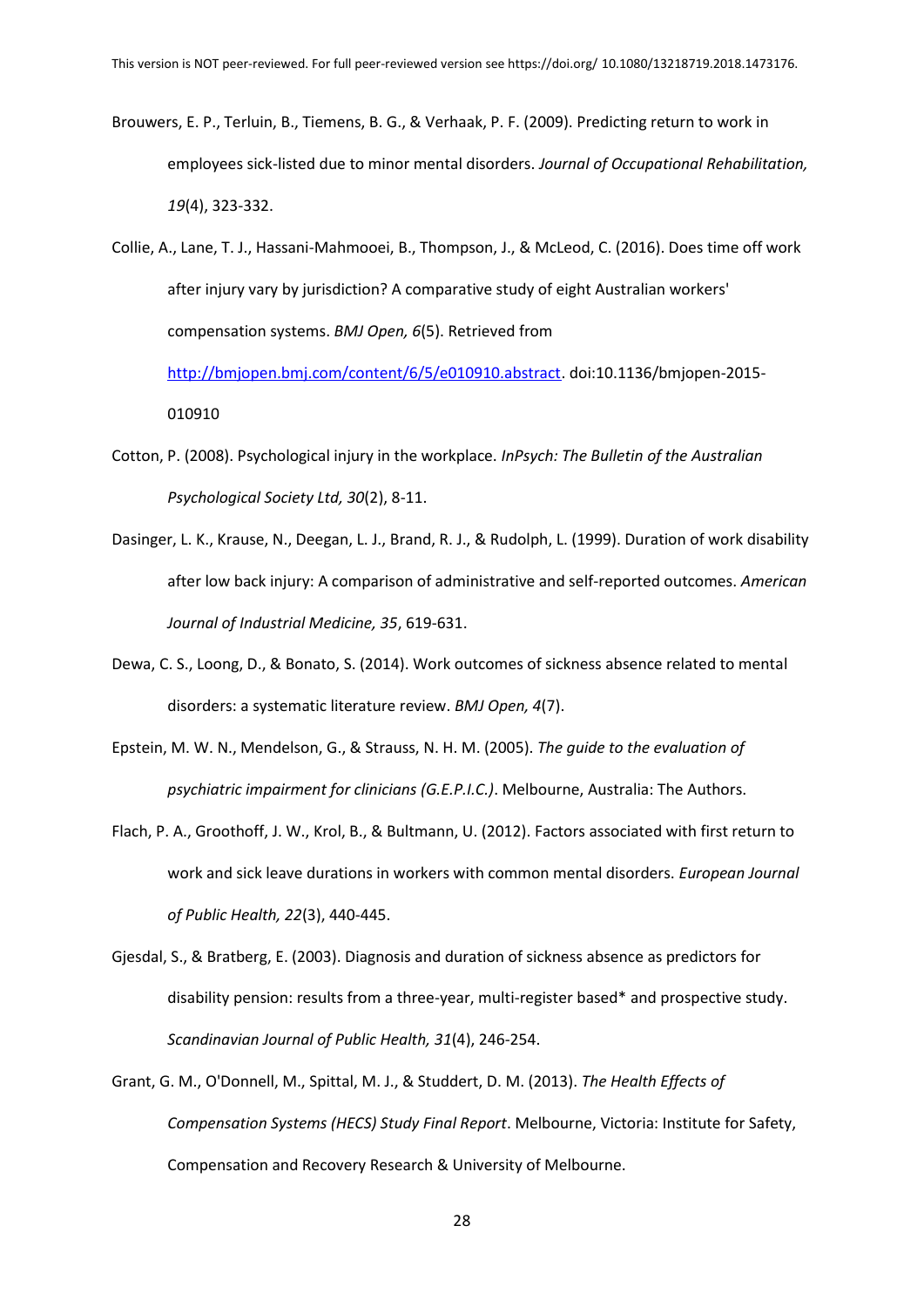Gray, S. E., & Collie, A. (2017). The nature and burden of occupational injury among first responder occupations: A retrosepctive cohort study in Australian workers. *Injury*.

doi[:http://dx.doi.org/10.1016/j.injury.2017.09.019](http://dx.doi.org/10.1016/j.injury.2017.09.019)

- Hensing, G., Bertilsson, M., Ahlborg, G., Jr., Waern, M., & Vaez, M. (2013). Self-assessed mental health problems and work capacity as determinants of return to work: a prospective general population-based study of individuals with all-cause sickness absence. *BMC Psychiatry, 13*, 259.
- Institute for Safety Compensation and Recovery Research. Workplace prevention of mental health problems. Retrieved March 16, 2016, from [http://prevention.workplace](http://prevention.workplace-mentalhealth.net.au/)[mentalhealth.net.au/](http://prevention.workplace-mentalhealth.net.au/)
- Johnstone, R., Quinlan, M., & McNamara, M. (2008). *OHS Inspectors and Psychosocial Risk Factors: Evidence from Australia*. Canberra, Australia: National Research Centre for OHS Regulation.
- Kilgour, E., Kosny, A., McKenzie, D., & Collie, A. (2015). Interactions between injured workers and insurers in workers' compensation systems: A systematic review of qualitative research literature. *Journal of Occupational Rehabilitation, 25*(1), 160-181.
- Kinman, G., Wray, S., & Strange, C. (2011). Emotional labour, burnout and job satisfaction in UK teachers: the role of workplace social support. *Educational Psychology, 31*(7), 843-856.
- Koopmans, P. C., Roelen, C. A. M., & Groothoff, J. W. (2008). Sickness absence due to depressive symptoms. *International Archives of Occupational and Environmental Health, 81*(6), 711-719.
- Maguen, S., Metzler, T. J., McCaslin, S. E., Inslicht, S. S., Henn-Haase, C., Neylan, T. C., et al. (2009). Routine work environment stress and PTSD symptoms in police officers. *J Nerv Ment Dis, 197*(10), 754-760.
- McFarlane, A. C., Hodson, S. E., Hooff, M. V., & Davies, C. (2011). *Mental health in the Australian Defence Force: 2010 ADF mental health prevalence and wellbeing study*. Canberra: Department of Defence.

Medibank Private. (2008). *The cost of workplace stress in Australia*: Medibank Private.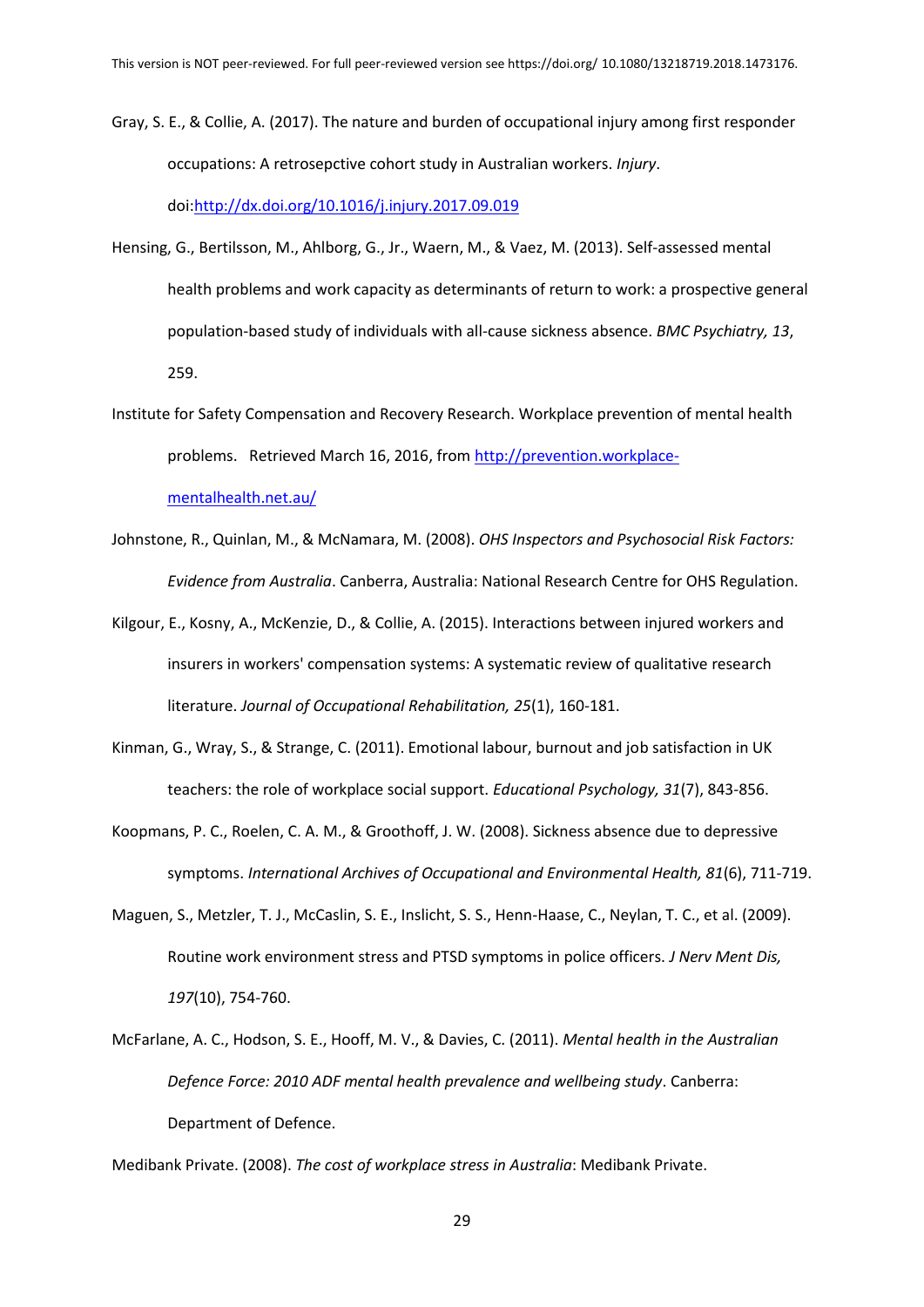Melchior, M., Ferrie, J. E., Alexanderson, K., Goldberg, M., Kivimaki, M., Singh-Manoux, A., et al. (2010). Does Sickness Absence Due to Psychiatric Disorder Predict Cause-specific Mortality? A 16-Year Follow-up of the GAZEL Occupational Cohort Study. *American Journal of Epidemiology, 172*(6), 700-707.

- Minnie, L., Goodman, S., & Wallis, L. (2015). Exposure to daily trauma: The experiences and coping mechanism of Emergency Medical Personnel. A cross-sectional study. *African Journal of Emergency Medicine, 5*(1), 12-18.
- Narayanan, L., Menon, S., & Spector, P. E. (1999). Stress in the Workplace: A Comparison of Gender and Occupations. *Journal of Organizational Behavior, 20*(1), 63-73.
- Nielsen, M. B., Bultmann, U., Madsen, I. E., Martin, M., Christensen, U., Diderichsen, F., et al. (2012). Health, work, and personal-related predictors of time to return to work among employees with mental health problems. *Disability and Rehabilitation, 34*(15), 1311-1316.
- Nielsen, M. B., Madsen, I. E., Bultmann, U., Christensen, U., Diderichsen, F., & Rugulies, R. (2011). Predictors of return to work in employees sick-listed with mental health problems: findings from a longitudinal study. *European Journal of Public Health, 21*(6), 806-811.
- Parmegiani, J., Lovell, D., Skinner, Y., & Milton, R. (2001). *Psychiatric Impairment Rating Scale*  Sydney, Australia.
- Pearce, D., & Dubey, M. (2006). *Australian workers' compensation law and its application: Psychological injury claims*. Canberra, Australia: Australian Safety and Compensation Council.
- Prang, K.-H., Bohensky, M., Smith, P., & Collie, A. (2016). Return to work outcomes for workers with mental health conditions: A retrospective cohort study. *Injury, 47*(1), 257-265.
- Robinson, E., Rogers, B., & Butterworth, P. (2008). Family relationships and mental illness: Impacts and service responses. *Australian Family Relationships Clearinghouse, 4*.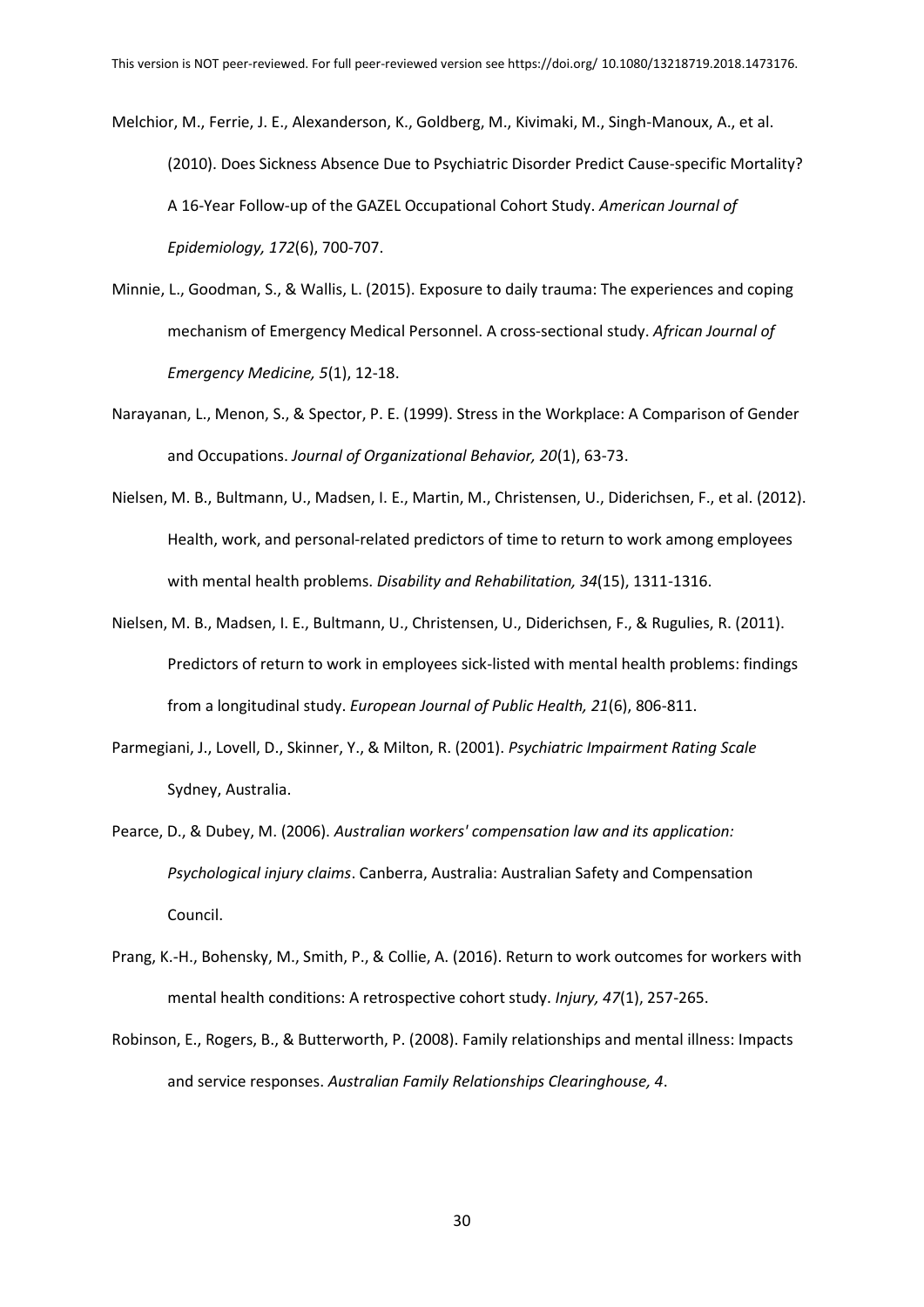Roelen, C. A., Norder, G., Koopmans, P. C., van Rhenen, W., van der Klink, J. J., & Bultmann, U.

(2012). Employees sick-listed with mental disorders: who returns to work and when? *Journal of Occupational Rehabilitation, 22*(3), 409-417.

- Safe Work Australia. (2005). *Work-related mental disorders in Australia*. Canberra: Australian Safety and Compensation Council.
- Safe Work Australia. (2010). *Comparison of workers' compensation arrangements in Australia and New Zealand*. Canberra: Safe Work Australia.
- Safe Work Australia. (2013). *The incidence of accepted workers' compensation claims for mental stress in Australia*: Safe Work Australia.
- Safe Work Australia. (2014). Workers' compensation legislation and psychological injury. Retrieved 26 September, 2017, from

[https://www.safeworkaustralia.gov.au/system/files/documents/1702/wc-psychological](https://www.safeworkaustralia.gov.au/system/files/documents/1702/wc-psychological-injury-fact-sheet.pdf)[injury-fact-sheet.pdf](https://www.safeworkaustralia.gov.au/system/files/documents/1702/wc-psychological-injury-fact-sheet.pdf)

Safe Work Australia. (2015a). *Comparative Performance Monitoring Report, 17th Edition*. Canberra.

Safe Work Australia. (2015b). *The cost of work-related injury and illness for Australian employers, workers and the community: 2012-13*. Canberra: Safe Work Australia.

Safe Work Australia. (2015c). *Work-related mental disorders profile*: Safe Work Australia.

- Sampson, A. (2015). *Interventions to improve return to work outcomes in individuals with mental health conditions*. Melbourne: Institute for Safety, Compensation and Recovery Research.
- Whiteford, H. A., Degenhardt, L., Rehm, J., Baxter, A. J., Ferrari, A. J., Erskine, H. E., et al. (2013). Global burden of disease attributable to mental and substance use disorders: findings from the Global Burden of Disease Study 2010. *The Lancet, 382*(9904), 1575-1586.
- Wilhelm, K., Kovess, V., Rios-Seidel, C., & Finch, A. (2004). Work and mental health. [journal article]. *Social Psychiatry and Psychiatric Epidemiology, 39*(11), 866-873.
- WorkSafe Victoria. (2007). *Stresswise - preventing work-related stress*. Melbourne, Australia: WorkSafe Victoria,.